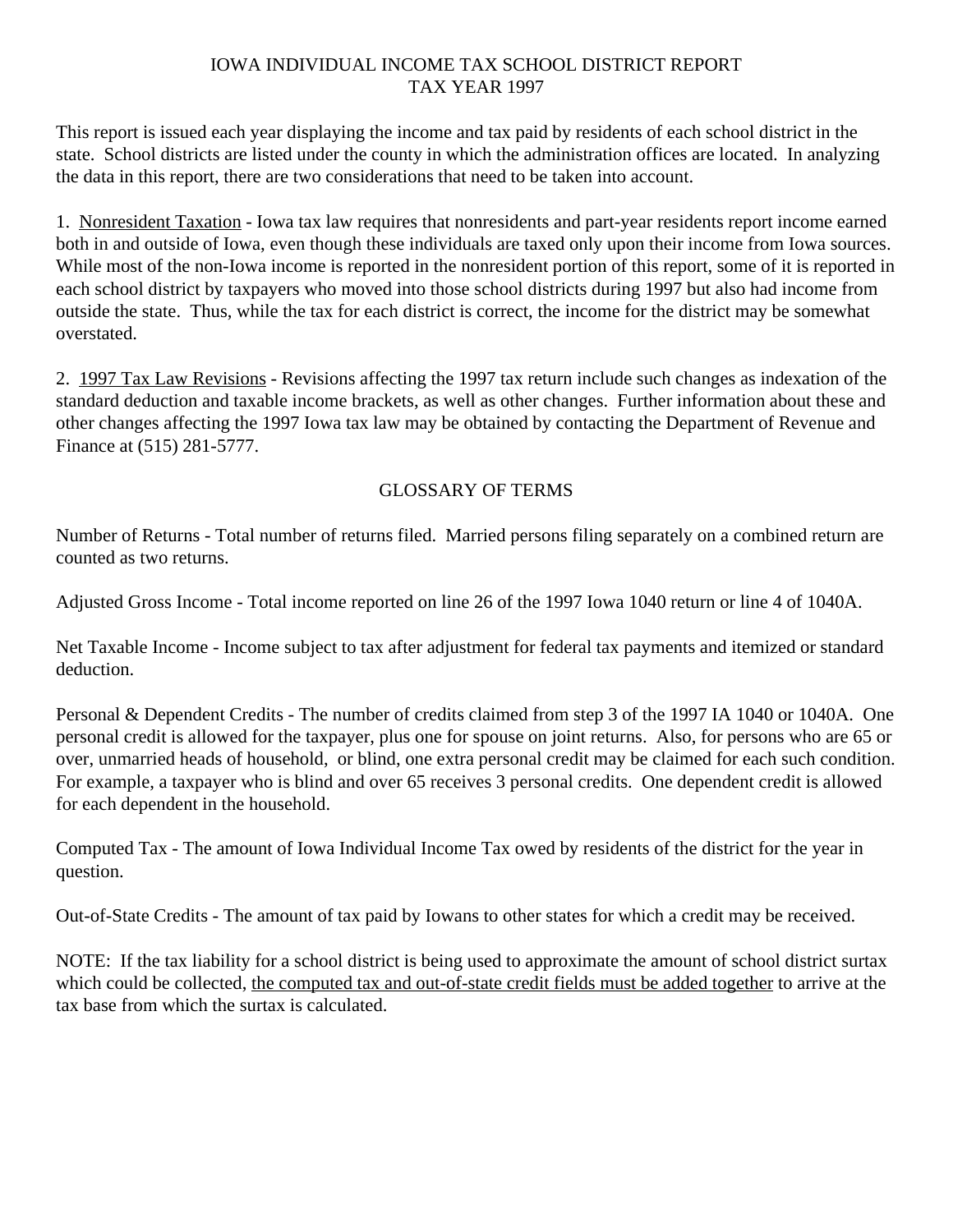|                               |                          |                                        | TAX YEAR 1997 SCHOOL DISTRICT REPORT  |                |                                    |                 |                                           |                   |
|-------------------------------|--------------------------|----------------------------------------|---------------------------------------|----------------|------------------------------------|-----------------|-------------------------------------------|-------------------|
|                               | NO. OF<br><b>RETURNS</b> | <b>ADJUSTED</b><br><b>GROSS INCOME</b> | NET TAXABLE PERSONAL<br><b>INCOME</b> | <b>CREDITS</b> | <b>DEPENDENT</b><br><b>CREDITS</b> | <b>COMPUTED</b> | <b>OUT OF STATE</b><br><b>TAX RETURNS</b> | <b>CREDITS</b>    |
| 01-ADAIR                      |                          |                                        |                                       |                |                                    |                 |                                           |                   |
| 0792 BRIDGEWATER-FONTANELLE   | 959                      | \$17,408,462                           | 13,593,652                            | 1,459          | 432                                | 644,400         | 4                                         | 259               |
| 2673 GREENFIELD COMM SCH DIST | 1,873                    | 43,462,117                             | 32,882,435                            | 2,738          | 818                                | 1,659,030       | 28                                        | 128,548           |
| 4978 ORIENT MACKSBURG COMM    | 786                      | 14,102,515                             | 10,975,543                            | 1,142          | 430                                | 517,738         | 3                                         | 23                |
| SCH DIST NOT OBTAINABLE       |                          |                                        |                                       |                |                                    |                 |                                           |                   |
| ***COUNTY TOTALS***           |                          | 74,973,094                             |                                       | 5,339          | 1,680                              | 2,821,168       |                                           | 128,830           |
|                               | 3,618                    |                                        | 57,451,630                            |                |                                    |                 | 35                                        |                   |
| 02-ADAMS                      |                          |                                        |                                       |                |                                    |                 |                                           |                   |
| 1431 CORNING COMM SCH DIST    | 1,881                    | 34,365,197                             | 26,758,737                            | 2,775          | 867                                | 1,268,850       | 34                                        | 12,759            |
| 5328 PRESCOTT COMM SCH DIST   | 348                      | 5,807,348                              | 4,488,082                             | 511            | 155                                | 187,532         | 2                                         | 291               |
| SCH DIST NOT OBTAINABLE       |                          |                                        |                                       |                |                                    |                 |                                           |                   |
| ***COUNTY TOTALS***           | 2,229                    | 40,172,545                             | 31,246,819                            | 3,286          | 1,022                              | 1,456,382       | 36                                        | 13,050            |
|                               |                          |                                        |                                       |                |                                    |                 |                                           |                   |
| 03-ALLAMAKEE                  |                          |                                        |                                       |                |                                    |                 |                                           |                   |
|                               |                          |                                        |                                       |                |                                    |                 |                                           |                   |
| 0135 ALLAMAKEE COMM SCH DIST  | 5,029                    | 93,164,351                             | 70,654,969                            | 7,063          | 2,604                              | 2,998,875       | 320                                       | 238,151           |
| 1972 EASTERN ALLAMAKEE COMM   | 1,549                    | 30,747,845                             | 23,387,886                            | 2,200          | 764                                | 941,326         | 241                                       | 196,232           |
| 5310 POSTVILLE COMM SCH DIST  | 1,919                    | 38,460,862                             | 29,568,539                            | 2,675          | 985                                | 1,379,127       | 52                                        | 38,235            |
| SCH DIST NOT OBTAINABLE       |                          |                                        |                                       |                |                                    |                 |                                           |                   |
| ***COUNTY TOTALS***           | 8,497                    | 162,373,058                            | 123,611,394                           | 11,938         | 4,353                              | 5,319,328       | 613                                       | 472,618           |
| 04-APPANOOSE                  |                          |                                        |                                       |                |                                    |                 |                                           |                   |
| 1071 CENTERVILLE COMM         |                          |                                        |                                       |                |                                    |                 | 112                                       |                   |
|                               | 5,211<br>976             | 102,465,458                            | 78,077,813                            | 7,405          | 2,557                              | 3,783,189       |                                           | 50,585            |
| 4491 MORAVIA COMM SCH DIST    |                          | 18,414,649                             | 14,393,234                            | 1,447          | 432                                | 680,851         | 11                                        | 2,331             |
| 4518 MOULTON-UDELL COMM       | 707                      | 11,106,722                             | 8,714,401                             | 1,034          | 344                                | 379,798         | 12                                        | 4,579             |
| SCH DIST NOT OBTAINABLE       |                          |                                        |                                       |                |                                    |                 |                                           |                   |
| ***COUNTY TOTALS***           | 6,894                    | 131,986,829                            | 101,185,448                           | 9,886          | 3,333                              | 4,843,838       | 135                                       | 57,495            |
| 05-AUDUBON                    |                          |                                        |                                       |                |                                    |                 |                                           |                   |
| 0414 AUDUBON COMM SCH DIST    | 2,399                    | 47,864,938                             | 36,593,440                            | 3,469          | 1,172                              | 1,806,669       | 30                                        | 10,882            |
| 2151 EXIRA COMM SCH DIST      | 1,115                    | 19,708,194                             | 15,219,712                            | 1,726          | 538                                | 708,014         | 13                                        | 3,535             |
| SCH DIST NOT OBTAINABLE       |                          |                                        |                                       |                |                                    |                 |                                           |                   |
| ***COUNTY TOTALS***           |                          |                                        |                                       |                |                                    |                 |                                           |                   |
|                               | 3,514                    | 67,573,132                             | 51,813,152                            | 5,195          | 1,710                              | 2,514,683       | 43                                        | 14,417            |
| 06-BENTON                     |                          |                                        |                                       |                |                                    |                 |                                           |                   |
|                               |                          |                                        |                                       |                |                                    |                 |                                           |                   |
| 0576 BELLE PLAINE COMM        | 2,395                    | 51.459.752                             | 39,695,938                            | 3,303          | 1,158                              | 2,010,400       | 14                                        | 3,293             |
| 0609 BENTON COMM SCH DIST     | 5,257                    | 125,300,780                            | 96,397,159                            | 7,009          | 2,639                              | 5,060,982       | 46                                        | 18,763            |
| 6660 VINTON-SHELLSBURG        | 5,748                    | 146,133,596                            | 110,185,559                           | 7,585          | 2,729                              | 6,220,807       | 82                                        | 19,168            |
| SCH DIST NOT OBTAINABLE       |                          |                                        |                                       |                |                                    |                 |                                           |                   |
| ***COUNTY TOTALS***           | 13,400                   | 322,894,128                            | 246,278,656                           | 17,897         | 6,526                              | 13,292,189      | 142                                       | 41,224            |
| 07-BLACK HAWK                 |                          |                                        |                                       |                |                                    |                 |                                           |                   |
| 1044 CEDAR FALLS COMM         | 18,609                   | 572,357,238                            | 419,886,763                           | 24,247         | 7,948                              | 24,984,365      | 328                                       | 122,889           |
| 1908 DUNKERTON COMM SCH DIST  | 1,245                    | 29,945,445                             | 23,359,659                            |                | 709                                | 1,255,955       | 9                                         |                   |
| 3042 HUDSON COMM SCH DIST     | 1,881                    | 52,906,066                             |                                       | 1,633<br>2,398 | 979                                | 2,289,117       |                                           | 2,950             |
| 6536 UNION                    | 3,629                    | 89,672,576                             | 39,901,390<br>69,241,383              | 4,990          | 1,712                              | 3,812,767       | 21<br>25                                  | 5,342             |
| 6795 WATERLOO COMM SCH DIST   | 42,474                   | 1,114,799,953                          |                                       |                |                                    | 46,754,517      | 382                                       | 23,433<br>126,829 |
| SCH DIST NOT OBTAINABLE       |                          |                                        | 832,426,278                           | 57,486         | 19,969                             |                 |                                           |                   |
| ***COUNTY TOTALS***           | 67,838                   | 1,859,681,278                          | 1,384,815,473                         | 90,754         | 31,317                             | 79,096,721      | 765                                       | 281,443           |
|                               |                          |                                        |                                       |                |                                    |                 |                                           |                   |
| 08-BOONE                      |                          |                                        |                                       |                |                                    |                 |                                           |                   |
| 0729 BOONE COMM SCH DIST      | 8,564                    | 217,949,231                            | 162,028,140                           | 11,532         | 3,843                              | 8,913,539       | 155                                       | 49,089            |
| 2570 GRAND COMM SCH DIST      | 505                      | 10,090,629                             | 7,951,591                             | 728            | 215                                | 384,165         | 5                                         | 1,172             |
| 3942 MADRID COMM SCH DIST     | 1,957                    | 47,171,161                             | 35,937,004                            | 2,635          | 934                                | 1,885,569       | 21                                        | 5,897             |
| 4878 OGDEN COMM SCH DIST      | 2,266                    | 52,115,985                             | 39,652,945                            | 3,102          | 1,076                              | 2,067,503       | 19                                        | 1,471             |
| 6561 UNITED COMM SCH DIST     | 973                      | 26,835,561                             | 20,585,844                            | 1,287          | 489                                | 1,177,483       | 19                                        | 1,231             |
| SCH DIST NOT OBTAINABLE       |                          |                                        |                                       |                |                                    |                 |                                           |                   |
| ***COUNTY TOTALS***           | 14,265                   | 354,162,567                            | 266, 155, 524                         | 19,284         | 6,557                              | 14,428,259      | 219                                       | 58,860            |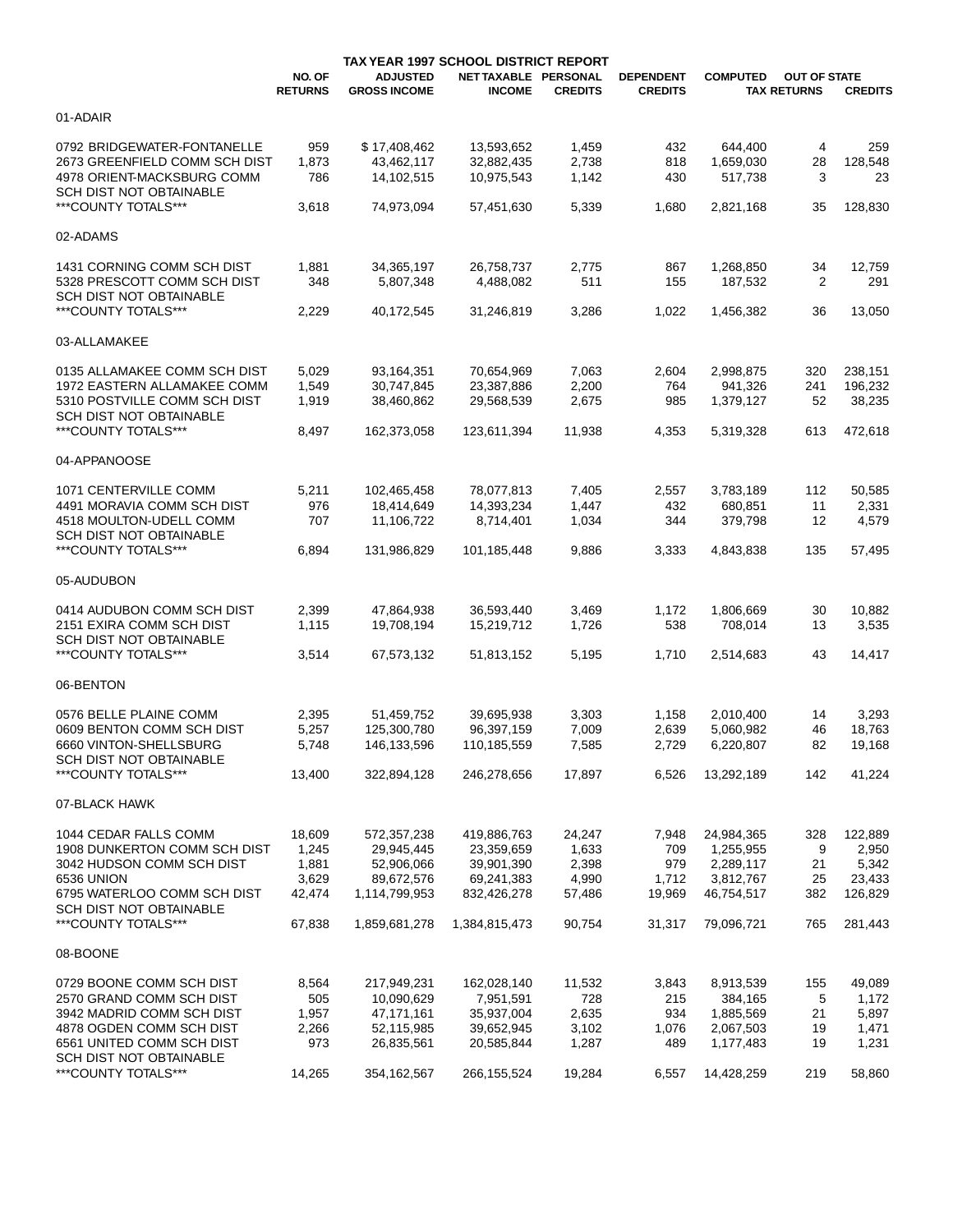|                                              | TAX YEAR 1997 SCHOOL DISTRICT REPORT |                     |                      |                |                  |                 |                     |                |
|----------------------------------------------|--------------------------------------|---------------------|----------------------|----------------|------------------|-----------------|---------------------|----------------|
|                                              | NO. OF                               | <b>ADJUSTED</b>     | NET TAXABLE PERSONAL |                | <b>DEPENDENT</b> | <b>COMPUTED</b> | <b>OUT OF STATE</b> |                |
|                                              | <b>RETURNS</b>                       | <b>GROSS INCOME</b> | <b>INCOME</b>        | <b>CREDITS</b> | <b>CREDITS</b>   |                 | <b>TAX RETURNS</b>  | <b>CREDITS</b> |
| 09-BREMER                                    |                                      |                     |                      |                |                  |                 |                     |                |
| 1719 DENVER COMM SCH DIST                    |                                      |                     |                      |                |                  |                 |                     |                |
|                                              | 2,158                                | 69,439,698          | 51,604,156           | 2,772          | 1,106            | 3,088,957       | 40                  | 10,407         |
| 3186 JANESVILLE COMM SCH DIST                | 1,204                                | 35,479,320          | 26,795,865           | 1,539          | 525              | 1,581,853       | 9                   | 2,771          |
| 6273 SUMNER COMM SCH DIST                    | 2,192                                | 46,374,738          | 35,795,937           | 3,013          | 1,115            | 1,825,052       | 29                  | 3,795          |
| 6471 TRIPOLI COMM SCH DIST                   | 1,456                                | 32,712,199          | 25,524,532           | 1,971          | 690              | 1,318,783       | 5                   | 2,514          |
| 6762 WAPSIE VALLEY COMM                      | 2,111                                | 47,894,723          | 37,128,603           | 2,808          | 1,255            | 1,964,827       | 14                  | 3,333          |
| 6840 WAVERLY-SHELL ROCK COMM                 | 7,285                                | 190,307,446         | 142,411,263          | 9,699          | 3,311            | 7,778,762       | 65                  | 16,338         |
| <b>SCH DIST NOT OBTAINABLE</b>               |                                      |                     |                      |                |                  |                 |                     |                |
| ***COUNTY TOTALS***                          | 16,406                               | 422.208.124         | 319,260,356          | 21,802         | 8,002            | 17,558,234      | 162                 | 39,158         |
| 10-BUCHANAN                                  |                                      |                     |                      |                |                  |                 |                     |                |
| <b>1963 EAST BUCHANAN COMM</b>               | 1,748                                | 37,468,516          | 29,183,342           | 2,375          | 866              | 1,542,851       | 11                  | 2,924          |
| 3105 INDEPENDENCE COMM                       | 5,427                                | 137,623,713         | 104,934,029          | 7,317          | 2,623            | 5,901,835       | 35                  | 15,177         |
|                                              |                                      |                     |                      |                |                  |                 |                     |                |
| 3204 JESUP COMM SCH DIST                     | 2,724                                | 70,403,209          | 53,815,326           | 3,584          | 1,740            | 2,944,604       | 20                  | 6,587          |
| SCH DIST NOT OBTAINABLE                      |                                      |                     |                      |                |                  |                 |                     |                |
| ***COUNTY TOTALS***                          | 9,899                                | 245,495,438         | 187,932,697          | 13,276         | 5,229            | 10,389,290      | 66                  | 24,688         |
| <b>11-BUENA VISTA</b>                        |                                      |                     |                      |                |                  |                 |                     |                |
| 0072 ALBERT CITY TRUESDALE                   | 988                                  | 21,029,252          | 16,274,450           | 1,452          | 539              | 843,874         | 10                  | 3,268          |
| 0171 ALTA COMM SCH DIST                      | 1,729                                | 38,359,347          | 29,594,062           | 2,471          | 916              | 1,521,063       | 21                  | 4,538          |
| 4644 NEWELL-FONDA                            | 1,477                                | 30,765,796          | 24,044,670           | 2,204          | 798              | 1,207,893       | 15                  | 4,640          |
|                                              |                                      |                     |                      |                |                  |                 |                     |                |
| 6035 SIOUX CENTRAL                           | 1,705                                | 33,806,514          | 26,311,574           | 2,420          | 848              | 1,291,726       | 25                  | 9,261          |
| 6219 STORM LAKE COMM SCH DIST                | 6,346                                | 159,080,664         | 118,878,446          | 8,831          | 3,522            | 6,333,412       | 96                  | 86,230         |
| SCH DIST NOT OBTAINABLE                      |                                      |                     |                      |                |                  |                 |                     |                |
| ***COUNTY TOTALS***                          | 12,245                               | 283,041,573         | 215,103,202          | 17,378         | 6,623            | 11,197,968      | 167                 | 107,937        |
| 12-BUTLER                                    |                                      |                     |                      |                |                  |                 |                     |                |
|                                              |                                      |                     |                      |                |                  |                 |                     |                |
| 0153 ALLISON-BRISTOW COMM                    | 1,246                                | 24,937,640          | 19,414,825           | 1,801          | 623              | 950,196         | 4                   | 925            |
| 0279 APLINGTON COMM SCH DIST                 | 1,236                                | 25,276,995          | 19,365,545           | 1,745          | 549              | 976,576         | 11                  | 2,440          |
| 1215 CLARKSVILLE COMM                        | 1,341                                | 27,002,694          | 21,054,899           | 1,840          | 669              | 1,016,842       | 11                  | 8,797          |
| 2664 GREENE COMM SCH DIST                    | 1,342                                | 29,015,001          | 22,177,020           | 1,967          | 575              | 1,144,933       | 12                  | 682            |
| 5130 PARKERSBURG COMM                        | 1,667                                | 38,022,389          | 29,174,247           | 2,293          | 810              | 1,532,905       | 21                  | 12,277         |
| SCH DIST NOT OBTAINABLE                      |                                      |                     |                      |                |                  |                 |                     |                |
| ***COUNTY TOTALS***                          | 6,832                                | 144,254,719         | 111,186,536          | 9,646          | 3,226            | 5,621,452       | 59                  | 25,121         |
|                                              |                                      |                     |                      |                |                  |                 |                     |                |
| 13-CALHOUN                                   |                                      |                     |                      |                |                  |                 |                     |                |
| 4023 MANSON-NORTHWEST WEBSTER 2,514          |                                      | 57,857,760          | 43,852,483           | 3,505          | 1,239            | 2,319,788       | 16                  | 16,423         |
| 5301 POMEROY-PALMER                          | 1,039                                | 20,489,271          | 15,525,912           | 1,542          | 479              | 761,663         | 5                   | 4,316          |
| 5625 ROCKWELL CITY-LYTTON                    |                                      | 45,548,781          | 34,673,379           | 3,120          |                  | 1,744,864       |                     | 7,484          |
|                                              | 2,144                                |                     |                      |                | 927              |                 | 26                  |                |
| 6091 SOUTHERN CAL<br>SCH DIST NOT OBTAINABLE | 1,943                                | 39,389,000          | 30,562,165           | 2,740          | 954              | 1,542,399       | 15                  | 3,309          |
| ***COUNTY TOTALS***                          | 7,640                                | 163,284,812         | 124,613,939          | 10,907         | 3,599            | 6,368,714       | 62                  | 31,532         |
| 14-CARROLL                                   |                                      |                     |                      |                |                  |                 |                     |                |
|                                              |                                      |                     |                      |                |                  |                 |                     |                |
| 0999 CARROLL COMM SCH DIST                   | 9,482                                | 222,803,171         | 166,961,701          | 12,661         | 4,909            | 8,871,957       | 79                  | 39,900         |
| 1413 COON RAPIDS-BAYARD COMM                 | 1,648                                | 32,440,979          | 24,458,999           | 2,343          | 847              | 1,164,694       | 16                  | 9,197          |
| 2520 GLIDDEN-RALSTON COMM                    | 1,180                                | 25,146,281          | 19,728,582           | 1,571          | 640              | 1,031,602       | 6                   | 572            |
| 4014 MANNING COMM SCH DIST                   | 1,444                                | 27,715,785          | 21,281,760           | 2,006          | 750              | 1,034,630       | 7                   | 731            |
| SCH DIST NOT OBTAINABLE                      |                                      |                     |                      |                |                  |                 |                     |                |
| ***COUNTY TOTALS***                          | 13,754                               | 308,106,216         | 232,431,042          | 18,581         | 7,146            | 12,102,883      | 108                 | 50,400         |
| 15-CASS                                      |                                      |                     |                      |                |                  |                 |                     |                |
| 0252 ANITA COMM SCH DIST                     | 1,025                                | 18,334,591          | 14,150,618           | 1,504          | 478              | 632,006         | 26                  | 9,632          |
| 0387 ATLANTIC COMM SCH DIST                  |                                      |                     |                      |                |                  |                 |                     |                |
|                                              | 5,481                                | 122,000,661         | 90,822,578           | 7,848          | 2,527            | 4,763,432       | 131                 | 74,597         |
| 0914 C AND M COMM SCH DIST                   | 799                                  | 13,308,980          | 10,391,462           | 1,224          | 408              | 453,934         | 18                  | 9,913          |
| 2718 GRISWOLD COMM SCH DIST                  | 2,029                                | 40,845,029          | 31,585,072           | 2,984          | 982              | 1,481,305       | 125                 | 76,207         |
| SCH DIST NOT OBTAINABLE                      |                                      |                     |                      |                |                  |                 |                     |                |
| ***COUNTY TOTALS***                          | 9,334                                | 194,489,261         | 146,949,730          | 13,560         | 4,395            | 7,330,677       | 300                 | 170,349        |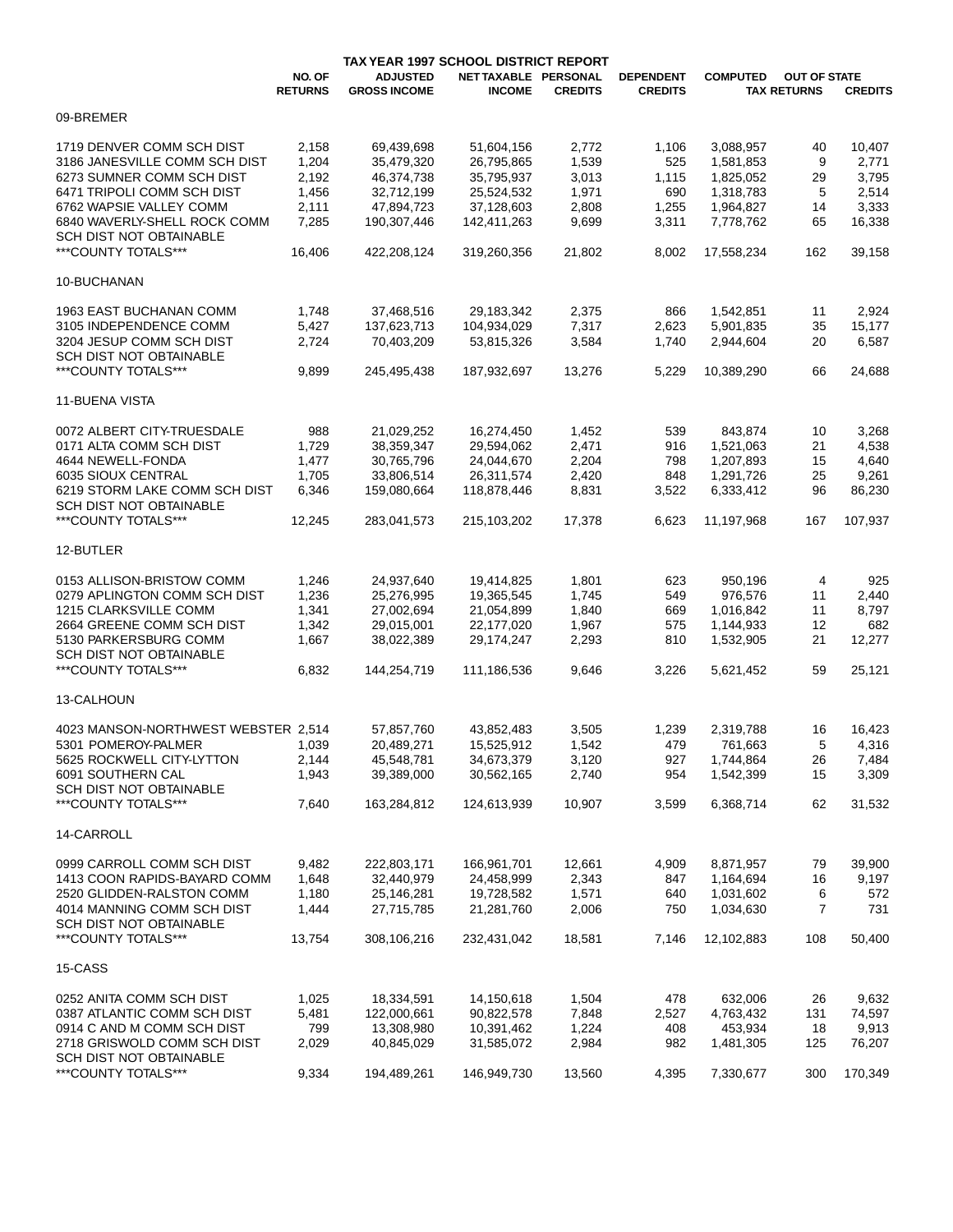|                                  |                          | <b>TAX YEAR 1997 SCHOOL DISTRICT REPORT</b> |                                       |                |                                    |                 |                                           |                |
|----------------------------------|--------------------------|---------------------------------------------|---------------------------------------|----------------|------------------------------------|-----------------|-------------------------------------------|----------------|
|                                  | NO. OF<br><b>RETURNS</b> | <b>ADJUSTED</b><br><b>GROSS INCOME</b>      | NET TAXABLE PERSONAL<br><b>INCOME</b> | <b>CREDITS</b> | <b>DEPENDENT</b><br><b>CREDITS</b> | <b>COMPUTED</b> | <b>OUT OF STATE</b><br><b>TAX RETURNS</b> | <b>CREDITS</b> |
| 16-CEDAR                         |                          |                                             |                                       |                |                                    |                 |                                           |                |
| 0603 BENNETT COMM SCH DIST       | 970                      | 21,538,163                                  | 16,589,427                            | 1,260          | 450                                | 867,440         | 9                                         | 1,135          |
| <b>1926 DURANT COMM SCH DIST</b> |                          | 42.846.233                                  |                                       |                | 852                                |                 |                                           |                |
|                                  | 1,847                    |                                             | 32,852,434                            | 2,425          |                                    | 1,736,883       | 8                                         | 5,714          |
| 3691 NORTH CEDAR                 | 3,181                    | 69,814,142                                  | 53,715,340                            | 4,433          | 1,402                              | 2,752,264       | 27                                        | 6,861          |
| 6408 TIPTON COMM SCH DIST        | 2,963                    | 71,079,507                                  | 54,105,067                            | 4,051          | 1,293                              | 2,900,657       | 26                                        | 19,814         |
| 6930 WEST BRANCH COMM            | 2,422                    | 87,185,002                                  | 67,296,485                            | 3,134          | 1,176                              | 4,491,140       | 32                                        | 22,169         |
| SCH DIST NOT OBTAINABLE          |                          |                                             |                                       |                |                                    |                 |                                           |                |
| ***COUNTY TOTALS***              | 11,383                   | 292,463,047                                 | 224,558,753                           | 15,303         | 5,173                              | 12,748,384      | 102                                       | 55,693         |
| 17-CERRO GORDO                   |                          |                                             |                                       |                |                                    |                 |                                           |                |
| 1233 CLEAR LAKE COMM SCH DIST    | 5,613                    | 141,458,033                                 | 104,838,336                           | 7,626          | 2,429                              | 5,739,962       | 103                                       | 45,230         |
|                                  |                          |                                             |                                       |                |                                    |                 |                                           |                |
| 4131 MASON CITY COMM SCH DIST    | 17,611                   | 448,703,619                                 | 337,607,800                           | 23,838         | 7,871                              | 18,717,024      | 349                                       | 111,348        |
| 4266 MESERVEY-THORNTON COMM      | 679                      | 13,857,007                                  | 10,742,523                            | 1,001          | 300                                | 535,315         | 8                                         | 445            |
| 5616 ROCKWELL-SWALEDALE COMM     | 1,124                    | 24,297,796                                  | 18,789,397                            | 1,542          | 649                                | 943,798         | 12                                        | 930            |
| 6633 VENTURA COMM SCH DIST       | 898                      | 22,910,518                                  | 17,113,297                            | 1,279          | 391                                | 947,745         | 13                                        | 3,236          |
| <b>SCH DIST NOT OBTAINABLE</b>   |                          |                                             |                                       |                |                                    |                 |                                           |                |
| ***COUNTY TOTALS***              | 25,925                   | 651,226,973                                 | 489,091,353                           | 35,286         | 11,640                             | 26,883,844      | 485                                       | 161,189        |
| 18-CHEROKEE                      |                          |                                             |                                       |                |                                    |                 |                                           |                |
|                                  |                          |                                             |                                       |                |                                    |                 |                                           |                |
| 0423 AURELIA COMM SCH DIST       | 1,091                    | 22,453,974                                  | 17,403,485                            | 1,569          | 531                                | 884,305         | 12                                        | 2,628          |
| 1152 CHEROKEE COMM SCH DIST      | 4,310                    | 97.772.252                                  | 74,918,026                            | 5,911          | 1,891                              | 3,922,120       | 62                                        | 49,996         |
| 4068 MARCUS-MERIDEN-CLEGHORN     | 1,905                    | 40,560,093                                  | 31,571,275                            | 2,733          | 981                                | 1,591,484       | 25                                        | 18,145         |
| SCH DIST NOT OBTAINABLE          |                          |                                             |                                       |                |                                    |                 |                                           |                |
| ***COUNTY TOTALS***              | 7,306                    | 160,786,319                                 | 123,892,786                           | 10,213         | 3,403                              | 6,397,909       | 99                                        | 70,769         |
| 19-CHICKASAW                     |                          |                                             |                                       |                |                                    |                 |                                           |                |
|                                  |                          |                                             |                                       |                |                                    |                 |                                           |                |
| 2349 FREDERICKSBURG COMM         | 1,119                    | 22,339,315                                  | 17,316,864                            | 1,551          | 579                                | 835,393         | 4                                         | 463            |
| 4599 NASHUA-PLAINFIELD           | 2,316                    | 49,194,859                                  | 37,993,711                            | 3,236          | 1,141                              | 1,920,154       | 21                                        | 17,215         |
| 4662 NEW HAMPTON COMM            | 4,745                    | 106,234,947                                 | 80,987,219                            | 6,380          | 2,381                              | 4,099,052       | 50                                        | 54,949         |
| SCH DIST NOT OBTAINABLE          |                          |                                             |                                       |                |                                    |                 |                                           |                |
| ***COUNTY TOTALS***              | 8,180                    | 177,769,121                                 | 136,297,794                           | 11,167         | 4,101                              | 6,854,599       | 75                                        | 72,627         |
| 20-CLARKE                        |                          |                                             |                                       |                |                                    |                 |                                           |                |
| 1211 CLARKE COMM SCH DIST        |                          |                                             |                                       |                |                                    |                 |                                           |                |
|                                  | 4,230                    | 83,985,470                                  | 64,549,316                            | 5,864          | 2,075                              | 3,103,902       | 51                                        | 17,127         |
| 4572 MURRAY COMM SCH DIST        | 698                      | 12,278,851                                  | 9,774,380                             | 1,005          | 349                                | 438,974         | 9                                         | 6,332          |
| <b>SCH DIST NOT OBTAINABLE</b>   |                          |                                             |                                       |                |                                    |                 |                                           |                |
| ***COUNTY TOTALS***              | 4,928                    | 96,264,321                                  | 74,323,696                            | 6,869          | 2,424                              | 3,542,876       | 60                                        | 23,459         |
|                                  |                          |                                             |                                       |                |                                    |                 |                                           |                |
| 21-CLAY                          |                          |                                             |                                       |                |                                    |                 |                                           |                |
| 1218 CLAY CENTRAL-EVERLY         | 1,551                    | 32,760,574                                  | 25,713,711                            | 2,089          | 764                                | 1,308,514       | 18                                        | 17,095         |
| 6092 SOUTH CLAY COMM SCH DIST    | 635                      | 12,560,284                                  | 9,765,352                             | 888            | 313                                | 470,527         | $\overline{7}$                            | 3,563          |
| 6102 SPENCER COMM SCH DIST       | 7,922                    | 197,992,355                                 | 148,745,006                           | 10,510         | 3,568                              | 8,117,448       | 118                                       | 57,495         |
| SCH DIST NOT OBTAINABLE          |                          |                                             |                                       |                |                                    |                 |                                           |                |
| ***COUNTY TOTALS***              | 10,108                   | 243,313,213                                 | 184,224,069                           | 13,487         | 4.645                              | 9,896,489       | 143                                       | 78,153         |
|                                  |                          |                                             |                                       |                |                                    |                 |                                           |                |
| 22-CLAYTON                       |                          |                                             |                                       |                |                                    |                 |                                           |                |
| 1080 CENTRAL CLAYTON             | 2,210                    | 44,202,329                                  | 33,425,358                            | 3,107          | 1,047                              | 1,624,420       | 80                                        | 28,871         |
|                                  |                          |                                             |                                       |                |                                    |                 |                                           |                |
| 2394 GARNAVILLO COMM SCH DIST    | 922                      | 17,140,051                                  | 13,049,470                            | 1,323          | 422                                | 601,461         | 38                                        | 20,941         |
| 2763 GUTTENBERG COMM SCH DIST    | 2,338                    | 47,586,182                                  | 36,070,858                            | 3,239          | 1,029                              | 1,753,579       | 69                                        | 42,240         |
| 4419 MAR-MAC & M-F-L             | 3,208                    | 65,834,061                                  | 50,258,807                            | 4,441          | 1,603                              | 2,064,278       | 526                                       | 388,922        |
| 6175 STARMONT COMM SCH DIST      | 2,396                    | 43,773,772                                  | 33,603,369                            | 3,416          | 1,337                              | 1,573,848       | 16                                        | 5,423          |
| SCH DIST NOT OBTAINABLE          |                          |                                             |                                       |                |                                    |                 |                                           |                |
| ***COUNTY TOTALS***              | 11,074                   | 218,536,395                                 | 166,407,862                           | 15,526         | 5,438                              | 7,617,586       | 729                                       | 486,397        |
| 23-CLINTON                       |                          |                                             |                                       |                |                                    |                 |                                           |                |
|                                  |                          |                                             |                                       |                |                                    |                 |                                           |                |
| 0918 CALAMUS WHEATLAND COMM      | 1,485                    | 31,842,179                                  | 24,622,866                            | 2,047          | 695                                | 1,252,543       | 5                                         | 2,572          |
| 0936 CAMANCHE COMM SCH DIST      | 3,005                    | 81,633,764                                  | 61,655,539                            | 3,878          | 1,364                              | 3,480,992       | 40                                        | 19,339         |
| 1082 CENTRAL CLINTON COMM        | 5,122                    | 128,332,669                                 | 97,852,620                            | 6,764          | 2,630                              | 5,363,602       | 59                                        | 21,583         |
| 1278 CLINTON COMM SCH DIST       | 15,412                   | 368,729,832                                 | 277,433,791                           | 21,360         | 7,348                              | 14,709,680      | 251                                       | 109,749        |
| 1675 DELWOOD COMM SCH DIST       | 696                      | 14,708,384                                  | 11,422,147                            | 947            | 382                                | 570,505         | 3                                         | 246            |
| 4773 NORTHEAST COMM SCH DIST     | 1,747                    | 37,735,462                                  | 29,416,335                            | 2,301          | 989                                | 1,498,124       | 16                                        | 1,756          |
| <b>SCH DIST NOT OBTAINABLE</b>   |                          |                                             |                                       |                |                                    |                 |                                           |                |
| ***COUNTY TOTALS***              | 27,467                   | 662,982,290                                 | 502,403,298                           | 37,297         | 13,408                             | 26,875,446      | 374                                       | 155,245        |
|                                  |                          |                                             |                                       |                |                                    |                 |                                           |                |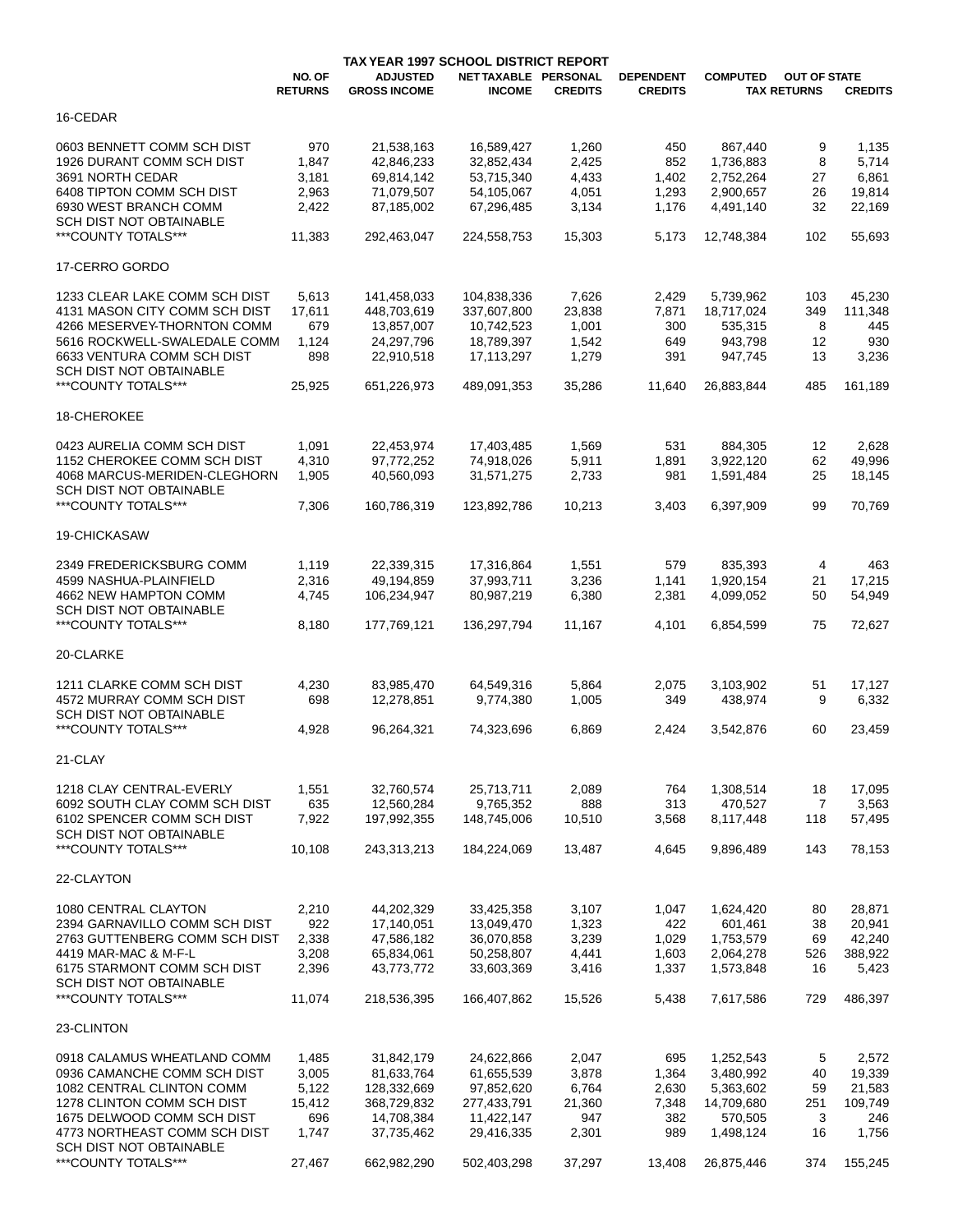|                                                                                                                                                                                                                                                               |                                                                       | TAX YEAR 1997 SCHOOL DISTRICT REPORT                                                                              |                                                                                                                |                                                                       |                                                                   |                                                                                                       |                                                |                                                                            |
|---------------------------------------------------------------------------------------------------------------------------------------------------------------------------------------------------------------------------------------------------------------|-----------------------------------------------------------------------|-------------------------------------------------------------------------------------------------------------------|----------------------------------------------------------------------------------------------------------------|-----------------------------------------------------------------------|-------------------------------------------------------------------|-------------------------------------------------------------------------------------------------------|------------------------------------------------|----------------------------------------------------------------------------|
|                                                                                                                                                                                                                                                               | NO. OF<br><b>RETURNS</b>                                              | <b>ADJUSTED</b><br><b>GROSS INCOME</b>                                                                            | NET TAXABLE PERSONAL<br><b>INCOME</b>                                                                          | <b>CREDITS</b>                                                        | <b>DEPENDENT</b><br><b>CREDITS</b>                                | <b>COMPUTED</b>                                                                                       | <b>OUT OF STATE</b><br><b>TAX RETURNS</b>      | <b>CREDITS</b>                                                             |
| 24-CRAWFORD                                                                                                                                                                                                                                                   |                                                                       |                                                                                                                   |                                                                                                                |                                                                       |                                                                   |                                                                                                       |                                                |                                                                            |
| 0355 AR-WE-VA COMM SCH DIST<br>1134 CHARTER OAK-UTE COMM<br>1701 DENISON COMM SCH DIST<br>5832 SCHLESWIG COMM SCH DIST                                                                                                                                        | 1,435<br>1,018<br>5,340<br>944                                        | 26,587,438<br>18,947,385<br>111,385,880<br>18,234,297                                                             | 20,696,546<br>14,447,796<br>84,458,368<br>14,203,230                                                           | 1,957<br>1,492<br>7,293<br>1,350                                      | 744<br>454<br>2,722<br>458                                        | 989,174<br>687.951<br>4,224,812<br>689,455                                                            | 6<br>29<br>81<br>11                            | 3,012<br>12.973<br>32,623<br>7,136                                         |
| <b>SCH DIST NOT OBTAINABLE</b><br>***COUNTY TOTALS***                                                                                                                                                                                                         | 8,737                                                                 | 175,155,000                                                                                                       | 133,805,940                                                                                                    | 12,092                                                                | 4,378                                                             | 6,591,392                                                                                             | 127                                            | 55,744                                                                     |
| 25-DALLAS                                                                                                                                                                                                                                                     |                                                                       |                                                                                                                   |                                                                                                                |                                                                       |                                                                   |                                                                                                       |                                                |                                                                            |
| 0027 ADEL-DESOTO-MINBURN<br>1576 DALLAS CENTER-GRIMES<br>1770 DEXFIELD COMM SCH DIST<br>5184 PERRY COMM SCH DIST<br>6615 VAN METER COMM SCH DIST<br>6822 WAUKEE COMM SCH DIST<br>7110 WOODWARD-GRANGER COMM<br>SCH DIST NOT OBTAINABLE<br>***COUNTY TOTALS*** | 4,544<br>4,258<br>1,479<br>5,144<br>1,280<br>4,872<br>2,330<br>23,907 | 130,564,306<br>117,905,311<br>33,045,606<br>114,692,615<br>50,361,697<br>210,982,702<br>61,864,493<br>719,416,730 | 95,366,155<br>87,540,561<br>25,606,045<br>86,780,158<br>36,352,361<br>148,464,669<br>46,550,320<br>526,660,269 | 5,765<br>5,286<br>2,030<br>7,272<br>1,600<br>5,887<br>2,988<br>30,828 | 2,314<br>2,316<br>673<br>2,940<br>654<br>2,595<br>1,060<br>12,552 | 5,420,643<br>4,774,436<br>1,304,026<br>4,331,352<br>2,397,273<br>9,642,337<br>2,565,639<br>30,435,706 | 42<br>32<br>16<br>32<br>10<br>101<br>24<br>257 | 34,408<br>2,509<br>2,705<br>12,377<br>1,573<br>125,154<br>8,856<br>187,582 |
| 26-DAVIS                                                                                                                                                                                                                                                      |                                                                       |                                                                                                                   |                                                                                                                |                                                                       |                                                                   |                                                                                                       |                                                |                                                                            |
| 1619 DAVIS COUNTY COMM<br>SCH DIST NOT OBTAINABLE<br>***COUNTY TOTALS***                                                                                                                                                                                      | 4.128<br>4,128                                                        | 82,733,268<br>82,733,268                                                                                          | 63,977,937<br>63,977,937                                                                                       | 5,927<br>5,927                                                        | 2.289<br>2,289                                                    | 3,153,599<br>3,153,599                                                                                | 71<br>71                                       | 41,469<br>41,469                                                           |
| 27-DECATUR                                                                                                                                                                                                                                                    |                                                                       |                                                                                                                   |                                                                                                                |                                                                       |                                                                   |                                                                                                       |                                                |                                                                            |
| 1093 CENTRAL DECATUR COMM<br>3465 LAMONI COMM SCH DIST<br>4505 MORMON TRAIL COMM<br>SCH DIST NOT OBTAINABLE<br>***COUNTY TOTALS***                                                                                                                            | 1,934<br>1,067<br>915<br>3,916                                        | 33,678,657<br>21,702,990<br>16,065,597<br>71,447,244                                                              | 25,701,654<br>16,199,281<br>12,399,312<br>54,300,247                                                           | 2,845<br>1,558<br>1,376<br>5,779                                      | 1,019<br>534<br>454<br>2,007                                      | 1,130,757<br>732,278<br>545,253<br>2,408,288                                                          | 58<br>53<br>21<br>132                          | 36,823<br>24,938<br>6,632<br>68,393                                        |
| 28-DELAWARE                                                                                                                                                                                                                                                   |                                                                       |                                                                                                                   |                                                                                                                |                                                                       |                                                                   |                                                                                                       |                                                |                                                                            |
| 1989 EDGEWOOD-COLESBURG COMM<br>4043 MAQUOKETA VALLEY COMM<br>6950 WEST DELAWARE CO COMM<br>SCH DIST NOT OBTAINABLE<br>***COUNTY TOTALS***                                                                                                                    | 1,756<br>2,793<br>5,722<br>10,271                                     | 31,830,807<br>56,667,028<br>124,852,218<br>213,350,053                                                            | 24,382,673<br>43,440,689<br>95,159,123<br>162,982,485                                                          | 2,465<br>3,774<br>7,657<br>13,896                                     | 1,099<br>1,564<br>3,211<br>5,874                                  | 1,141,592<br>2,134,477<br>4,878,402<br>8,154,471                                                      | 19<br>22<br>33<br>74                           | 6,999<br>10,958<br>15,486<br>33,443                                        |
| 29-DES MOINES                                                                                                                                                                                                                                                 |                                                                       |                                                                                                                   |                                                                                                                |                                                                       |                                                                   |                                                                                                       |                                                |                                                                            |
| 0882 BURLINGTON COMM SCH DIST<br>1602 DANVILLE COMM SCH DIST<br>4203 MEDIAPOLIS COMM SCH DIST<br>6937 WEST BURLINGTON IND<br>SCH DIST NOT OBTAINABLE<br>***COUNTY TOTALS***                                                                                   | 17,901<br>1,519<br>2,725<br>1,869<br>24,014                           | 479,812,741<br>37,442,380<br>72,823,291<br>43,976,308<br>634,054,720                                              | 360,326,599<br>28,743,472<br>56,098,235<br>33,792,017<br>478,960,323                                           | 24,588<br>2,003<br>3,735<br>2,541<br>32,867                           | 8,477<br>724<br>1,386<br>716<br>11,303                            | 19,874,725<br>1,536,863<br>3,167,354<br>1,768,741<br>26,347,683                                       | 376<br>26<br>72<br>18<br>492                   | 297,320<br>7,695<br>16,334<br>4,255<br>325,604                             |
| 30-DICKINSON                                                                                                                                                                                                                                                  |                                                                       |                                                                                                                   |                                                                                                                |                                                                       |                                                                   |                                                                                                       |                                                |                                                                            |
| 2846 HARRIS-LAKE PARK COMM<br>4890 OKOBOJI COMMUNITY<br>6120 SPIRIT LAKE COMM<br>6345 TERRIL COMM SCH DIST<br>SCH DIST NOT OBTAINABLE<br>***COUNTY TOTALS***                                                                                                  | 1,212<br>3,963<br>4,915<br>696<br>10,786                              | 24,708,781<br>105,421,683<br>140,772,543<br>14,068,706<br>284,971,713                                             | 19,238,545<br>77,374,475<br>101,174,098<br>11,254,596<br>209,041,714                                           | 1,637<br>5,506<br>6,697<br>949<br>14,789                              | 550<br>1,465<br>1,884<br>317<br>4,216                             | 874,686<br>4,193,794<br>5,695,614<br>565,628<br>11,329,722                                            | 117<br>88<br>220<br>13<br>438                  | 65,308<br>120,392<br>245,473<br>3,750<br>434,923                           |
| 31-DUBUQUE                                                                                                                                                                                                                                                    |                                                                       |                                                                                                                   |                                                                                                                |                                                                       |                                                                   |                                                                                                       |                                                |                                                                            |
| 1863 DUBUQUE COMM SCH DIST<br>6961 WESTERN DUBUQUE CO COMM<br>SCH DIST NOT OBTAINABLE                                                                                                                                                                         | 42,057<br>11,431                                                      | 1,138,955,109<br>271,357,985                                                                                      | 838,709,761<br>202,980,066                                                                                     | 55,048<br>14,857                                                      | 20,586<br>6,610                                                   | 46,462,544<br>10,680,890                                                                              | 943<br>148                                     | 529,607<br>70,556                                                          |
| ***COUNTY TOTALS***                                                                                                                                                                                                                                           | 53,488                                                                | 1,410,313,094                                                                                                     | 1,041,689,827                                                                                                  | 69,905                                                                | 27,196                                                            | 57,143,434                                                                                            | 1,091                                          | 600,163                                                                    |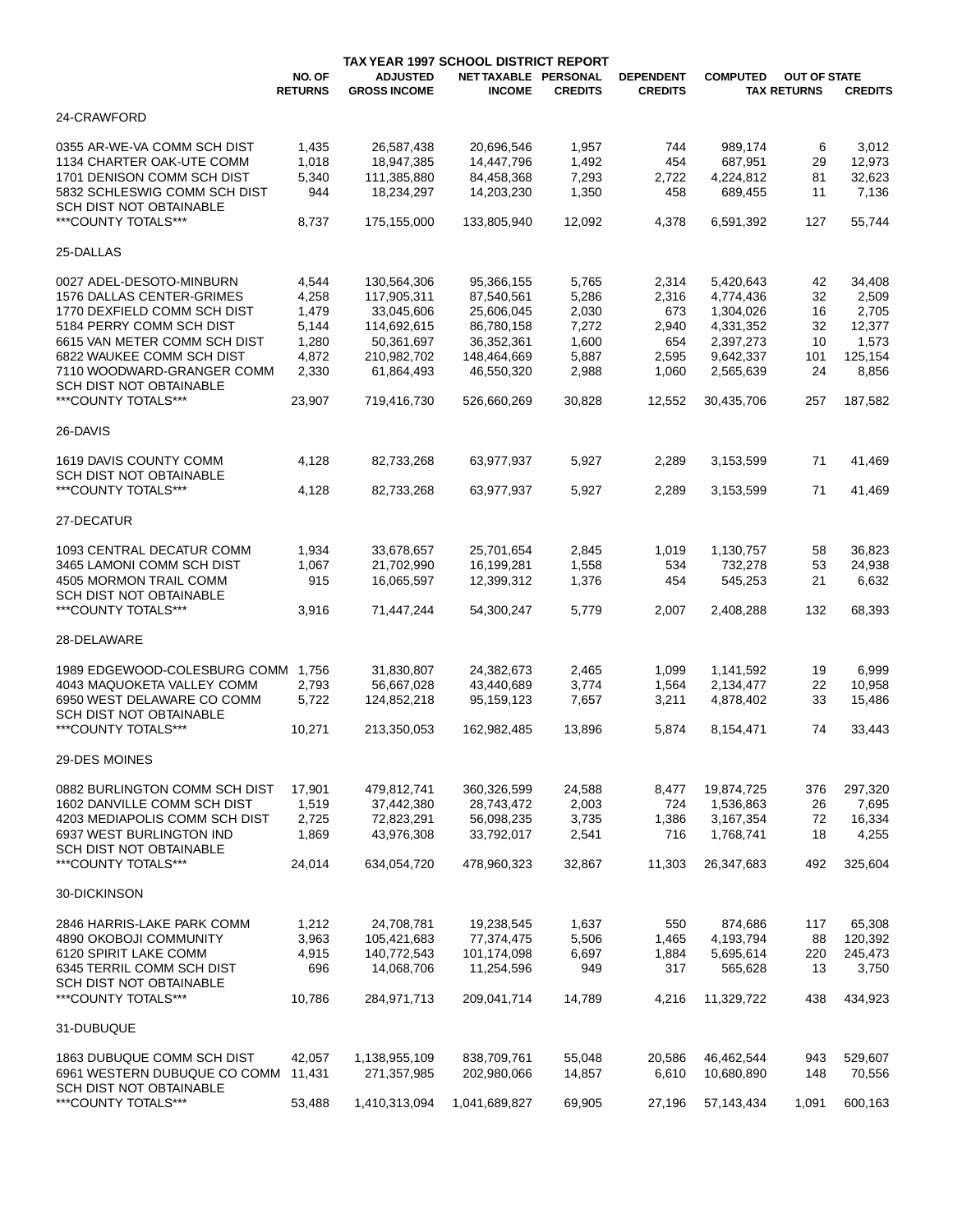|                                                |                          | TAX YEAR 1997 SCHOOL DISTRICT REPORT   |                                       |                |                                    |                 |                                           |                |
|------------------------------------------------|--------------------------|----------------------------------------|---------------------------------------|----------------|------------------------------------|-----------------|-------------------------------------------|----------------|
|                                                | NO. OF<br><b>RETURNS</b> | <b>ADJUSTED</b><br><b>GROSS INCOME</b> | NET TAXABLE PERSONAL<br><b>INCOME</b> | <b>CREDITS</b> | <b>DEPENDENT</b><br><b>CREDITS</b> | <b>COMPUTED</b> | <b>OUT OF STATE</b><br><b>TAX RETURNS</b> | <b>CREDITS</b> |
| 32-EMMET                                       |                          |                                        |                                       |                |                                    |                 |                                           |                |
| 0333 ARMSTRONG-RINGSTED                        | 1,404                    | 32,306,438                             | 24,812,266                            | 1,988          | 676                                | 1,158,945       | 133                                       | 82,497         |
| 2124 ESTHERVILLE-LINCOLN                       | 4,892                    | 104,457,570                            | 79.010.786                            | 6,802          | 2,327                              | 3,782,642       | 301                                       | 208,842        |
| SCH DIST NOT OBTAINABLE                        |                          |                                        |                                       |                |                                    |                 |                                           |                |
| ***COUNTY TOTALS***                            | 6,296                    | 136,764,008                            | 103,823,052                           | 8,790          | 3,003                              | 4,941,587       | 434                                       | 291,339        |
| 33-FAYETTE                                     |                          |                                        |                                       |                |                                    |                 |                                           |                |
|                                                |                          |                                        |                                       |                |                                    |                 |                                           |                |
| 4774 NORTH FAYETTE CO COMM                     | 3,504                    | 70,459,536                             | 54,086,657                            | 4,885          | 1,765                              | 2,605,825       | 32                                        | 10,700         |
| 4869 OELWEIN COMM SCH DIST                     | 4,969                    | 105,306,460                            | 81,442,517                            | 7,052          | 2,752                              | 4,102,864       | 27                                        | 11,389         |
| 6509 TURKEY VALLEY COMM                        | 2,089                    | 40,945,731                             | 31,804,860                            | 2,902          | 1,121                              | 1,568,323       | 27                                        | 10,618         |
| 6591 VALLEY COMM SCH DIST                      | 1,552                    | 28,894,030                             | 22,177,578                            | 2,191          | 823                                | 1,023,368       | 23                                        | 6,181          |
| 6943 WEST CENTRAL COMM                         | 1,129                    | 22,520,848                             | 17,559,461                            | 1,588          | 571                                | 872,541         | 5                                         | 3,155          |
| SCH DIST NOT OBTAINABLE                        |                          |                                        |                                       |                |                                    |                 |                                           |                |
| ***COUNTY TOTALS***                            | 13,243                   | 268,126,605                            | 207,071,073                           | 18,618         | 7,032                              | 10,172,921      | 114                                       | 42,043         |
| 34-FLOYD                                       |                          |                                        |                                       |                |                                    |                 |                                           |                |
| 1116 CHARLES CITY COMM                         | 6,677                    | 146,895,157                            | 110,282,492                           | 9,233          | 3,164                              | 5,665,453       | 97                                        | 32,587         |
| 4761 NORA SPRINGS-ROCK FALLS                   | 1,512                    | 32,152,381                             | 24,758,174                            | 1,974          | 694                                | 1,228,201       | 31                                        | 4,507          |
| 5697 RUDD-ROCKFORD-MARBLE RK                   | 1,854                    | 38,968,832                             | 30,378,460                            | 2,613          | 950                                | 1,518,077       | 23                                        | 12,280         |
| SCH DIST NOT OBTAINABLE                        |                          |                                        |                                       |                |                                    |                 |                                           |                |
| ***COUNTY TOTALS***                            | 10,043                   | 218,016,370                            | 165,419,126                           | 13,820         | 4,808                              | 8,411,731       | 151                                       | 49,374         |
|                                                |                          |                                        |                                       |                |                                    |                 |                                           |                |
| 35-FRANKLIN                                    |                          |                                        |                                       |                |                                    |                 |                                           |                |
| 0916 CAL COMM SCH DIST                         | 952                      | 19,599,184                             | 14,960,083                            | 1,435          | 507                                | 764,172         | 10                                        | 1,624          |
| 2781 HAMPTON-DUMONT                            | 4,101                    | 91,823,045                             | 69,418,502                            | 5,795          | 1,933                              | 3,654,427       | 30                                        | 5,123          |
| 5922 SHEFFIELD-CHAPIN COMM                     | 1,110                    | 23,305,875                             | 18,131,330                            | 1,565          | 518                                | 935,118         | 11                                        | 2,168          |
| SCH DIST NOT OBTAINABLE                        |                          |                                        |                                       |                |                                    |                 |                                           |                |
| ***COUNTY TOTALS***                            | 6,163                    | 134,728,104                            | 102,509,915                           | 8,795          | 2,958                              | 5,353,717       | 51                                        | 8,915          |
| 36-FREMONT                                     |                          |                                        |                                       |                |                                    |                 |                                           |                |
|                                                |                          |                                        |                                       |                |                                    |                 |                                           |                |
| 2205 FARRAGUT COMM SCH DIST                    | 919                      | 18,270,339                             | 14,331,652                            | 1,316          | 455                                | 667,742         | 59                                        | 21,940         |
| 2369 FREMONT-MILLS COMM                        | 1,257                    | 28,217,253                             | 21,633,501                            | 1,795          | 618                                | 917,563         | 214                                       | 191,512        |
| 2772 HAMBURG COMM SCH DIST                     | 963                      | 23,626,219                             | 18,037,126                            | 1,377          | 464                                | 847,993         | 197                                       | 118,132        |
| 6003 SIDNEY COMM SCH DIST                      | 1,198                    | 25,037,420                             | 19,605,376                            | 1,683          | 561                                | 833,579         | 219                                       | 126,346        |
| <b>SCH DIST NOT OBTAINABLE</b>                 |                          |                                        |                                       |                |                                    |                 |                                           |                |
| ***COUNTY TOTALS***                            | 4,337                    | 95,151,231                             | 73,607,655                            | 6,171          | 2,098                              | 3,266,877       | 689                                       | 457,930        |
| 37-GREENE                                      |                          |                                        |                                       |                |                                    |                 |                                           |                |
| 1967 EAST GREENE COMM                          | 1,068                    | 21,628,415                             | 16,418,764                            | 1,586          | 591                                | 792,631         | 4                                         | 3,925          |
| 3195 JEFFERSON-SCRANTON                        | 4,035                    | 89,388,344                             | 67,506,094                            | 5,776          | 1,943                              | 3,467,220       | 36                                        | 15,789         |
| 5139 PATON-CHURDAN COMM                        | 775                      | 15,969,737                             | 12,536,965                            | 1,139          | 348                                | 636,020         | 4                                         | 359            |
| <b>SCH DIST NOT OBTAINABLE</b>                 |                          |                                        |                                       |                |                                    |                 |                                           |                |
| ***COUNTY TOTALS***                            | 5,878                    | 126,986,496                            | 96,461,823                            | 8,501          | 2,882                              | 4,895,871       | 44                                        | 20,073         |
| 38-GRUNDY                                      |                          |                                        |                                       |                |                                    |                 |                                           |                |
|                                                |                          |                                        |                                       |                |                                    |                 |                                           |                |
| 0540 BCL-UW COMM SCH DIST                      | 2,024                    | 52,584,451                             | 39,525,099                            | 2,805          | 955                                | 2,085,731       | 14                                        | 2,508          |
| 1791 DIKE - NEW HARTFORD                       | 2,223                    | 55,319,536                             | 42,773,933                            | 2,906          | 1,150                              | 2,352,734       | 13                                        | 3,123          |
| 2727 GRUNDY CENTER COMM                        | 2,253                    | 54,310,337                             | 41,552,831                            | 3,192          | 975                                | 2,172,743       | 11                                        | 58,532         |
| 5472 REINBECK COMM SCH DIST                    | 1,621                    | 41,453,553                             | 31,511,924                            | 2,249          | 715                                | 1,754,060       | 8                                         | 2,969          |
| 6894 WELLSBURG-STEAMBOAT ROCK                  | 1,219                    | 26,222,893                             | 20,633,517                            | 1,701          | 612                                | 1,096,369       | 4                                         | 2,221          |
| SCH DIST NOT OBTAINABLE<br>***COUNTY TOTALS*** | 9,340                    | 229,890,770                            | 175,997,304                           | 12,853         | 4,407                              | 9,461,637       | 50                                        | 69,353         |
|                                                |                          |                                        |                                       |                |                                    |                 |                                           |                |
| 39-GUTHRIE                                     |                          |                                        |                                       |                |                                    |                 |                                           |                |
| 0018 ADAIR-CASEY COMM                          | 1,301                    | 26,059,843                             | 19,780,574                            | 1,873          | 637                                | 971,611         | 12                                        | 9,321          |
| 2754 GUTHRIE CENTER COMM                       | 1,764                    | 34,644,999                             | 26,705,284                            | 2,556          | 792                                | 1,306,275       | 17                                        | 4,282          |
| 5121 PANORAMA COMM SCH DIST                    | 2,582                    | 64,815,457                             | 47,942,801                            | 3,664          | 1,086                              | 2,598,105       | 20                                        | 31,677         |
| 6264 STUART-MENLO SCH                          | 1,885                    | 40,472,815                             | 31,051,142                            | 2,651          | 827                                | 1,568,445       | 7                                         | 4,041          |
| SCH DIST NOT OBTAINABLE                        |                          |                                        |                                       |                |                                    |                 |                                           |                |
| ***COUNTY TOTALS***                            | 7,532                    | 165,993,114                            | 125,479,801                           | 10,744         | 3,342                              | 6,444,436       | 56                                        | 49,321         |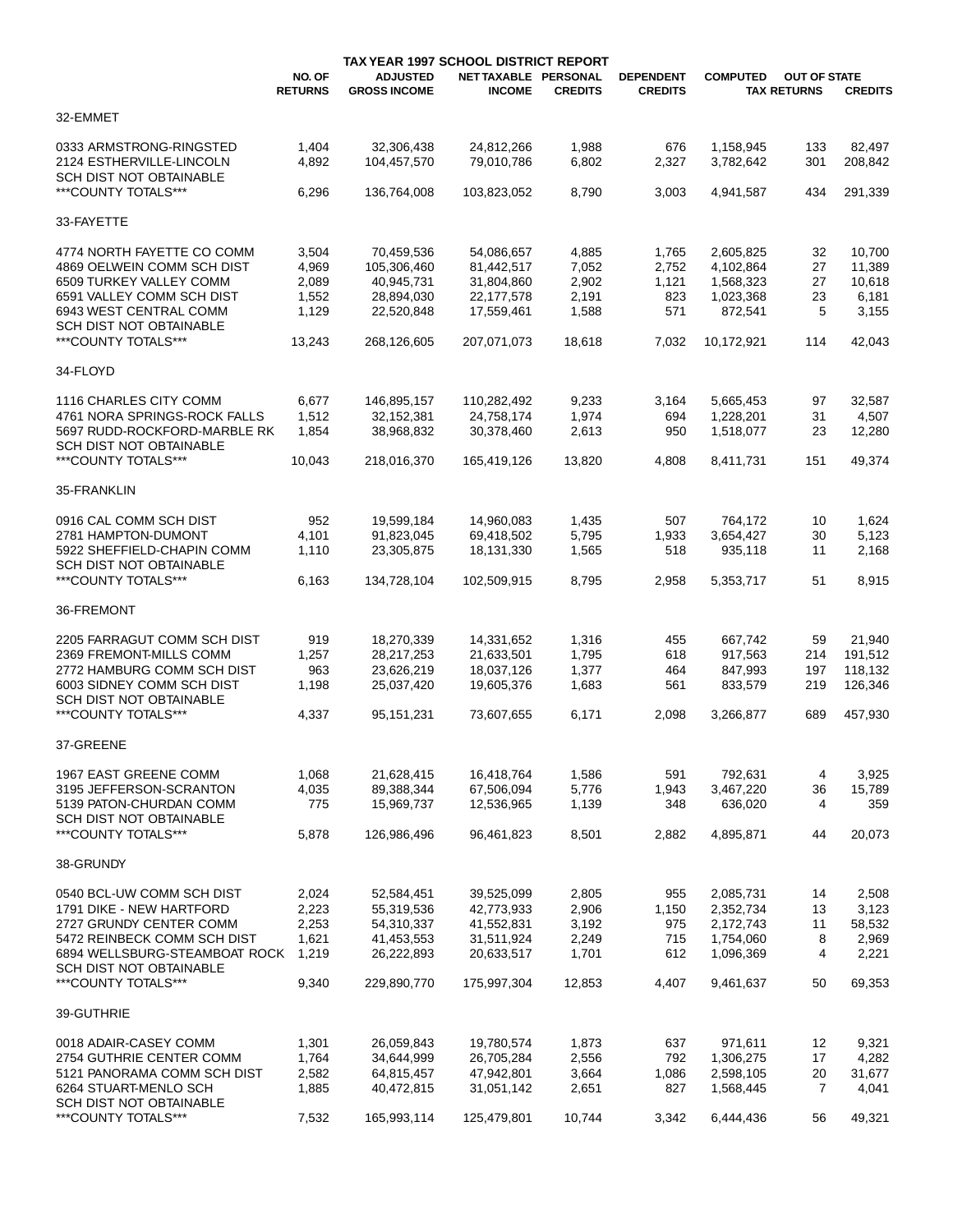|                                                             | NO. OF<br><b>RETURNS</b> | TAX YEAR 1997 SCHOOL DISTRICT REPORT<br><b>ADJUSTED</b><br><b>GROSS INCOME</b> | NET TAXABLE PERSONAL<br><b>INCOME</b> | <b>CREDITS</b> | <b>DEPENDENT</b><br><b>CREDITS</b> | <b>COMPUTED</b>        | <b>OUT OF STATE</b><br><b>TAX RETURNS</b> | <b>CREDITS</b>    |
|-------------------------------------------------------------|--------------------------|--------------------------------------------------------------------------------|---------------------------------------|----------------|------------------------------------|------------------------|-------------------------------------------|-------------------|
|                                                             |                          |                                                                                |                                       |                |                                    |                        |                                           |                   |
| 40-HAMILTON                                                 |                          |                                                                                |                                       |                |                                    |                        |                                           |                   |
| 4775 NORTHEAST HAMILTON COMM                                | 980                      | 19,851,120                                                                     | 15,555,303                            | 1,345          | 477                                | 774,220                | 6                                         | 1,302             |
| 6095 SOUTH HAMILTON COMM                                    | 2,312                    | 54,845,635                                                                     | 42,041,166                            | 3,194          | 1,159                              | 2,245,966              | 19                                        | 4,605             |
| 6246 STRATFORD COMM SCH DIST                                | 727                      | 14,967,725                                                                     | 11,777,795                            | 985            | 341                                | 583,958                | 7                                         | 1,394             |
| 6867 WEBSTER CITY COMM                                      | 6,108                    | 161, 183, 217                                                                  | 118,887,488                           | 8,455          | 2,718                              | 6,708,106              | 48                                        | 43,872            |
| <b>SCH DIST NOT OBTAINABLE</b><br>***COUNTY TOTALS***       | 10,127                   | 250,847,697                                                                    | 188,261,752                           | 13,979         | 4,695                              | 10,312,250             | 80                                        | 51,173            |
| 41-HANCOCK                                                  |                          |                                                                                |                                       |                |                                    |                        |                                           |                   |
| 0819 WEST HANCOCK                                           | 2,474                    | 50,825,114                                                                     | 39,211,658                            | 3,500          | 1,195                              | 1,952,793              | 21                                        | 7,314             |
| 1449 CORWITH-WESLEY COMM                                    | 767                      | 15,639,122                                                                     | 12,133,634                            | 1,086          | 435                                | 588,949                | 7                                         | 13,635            |
| 2403 GARNER-HAYFIELD COMM                                   | 2,494                    | 55,135,566                                                                     | 42,452,162                            | 3,335          | 1,245                              | 2,197,800              | 18                                        | 6,807             |
| 7083 WODEN-CRYSTAL LAKE COMM                                | 600                      | 9,823,703                                                                      | 7,574,064                             | 836            | 282                                | 314,332                | 10                                        | 7,105             |
| SCH DIST NOT OBTAINABLE                                     |                          |                                                                                |                                       |                |                                    |                        |                                           |                   |
| ***COUNTY TOTALS***                                         | 6,335                    | 131,423,505                                                                    | 101,371,518                           | 8,757          | 3,157                              | 5,053,874              | 56                                        | 34,861            |
| 42-HARDIN                                                   |                          |                                                                                |                                       |                |                                    |                        |                                           |                   |
| 0009 ACKLEY-GENEVA COMM                                     | 1,871                    | 38,741,963                                                                     | 29,826,593                            | 2,721          | 822                                | 1,524,271              | 30                                        | 2,350             |
| 0108 ALDEN COMM SCH DIST                                    | 1,110                    | 24,188,243                                                                     | 18,939,680                            | 1,542          | 560                                | 999,740                | 22                                        | 1,889             |
| 2007 ELDORA-NEW PROVIDENCE                                  | 2,469                    | 55,749,621                                                                     | 42,493,230                            | 3,472          | 1,085                              | 2,227,483              | 17                                        | 1,740             |
| 3033 HUBBARD-RADCLIFFE                                      | 1,760                    | 37,736,203                                                                     | 29,336,525                            | 2,559          | 865                                | 1,505,470              | 17                                        | 2,217             |
| 3150 IOWA FALLS COMM SCH DIST                               | 4,198                    | 99,133,605                                                                     | 74,949,547                            | 5,833          | 1,736                              | 4,065,033              | 90                                        | 12,183            |
| SCH DIST NOT OBTAINABLE<br>***COUNTY TOTALS***              | 11,408                   | 255,549,635                                                                    | 195,545,575                           | 16,127         | 5,068                              | 10,321,997             | 176                                       | 20,379            |
| 43-HARRISON                                                 |                          |                                                                                |                                       |                |                                    |                        |                                           |                   |
|                                                             |                          |                                                                                |                                       |                |                                    |                        |                                           |                   |
| 1917 BOYER VALLEY SCH DIST<br>3798 LOGAN-MAGNOLIA COMM      | 1,660<br>1,672           | 31,378,742<br>37,464,795                                                       | 24,233,459<br>28,189,089              | 2,257<br>2,308 | 793<br>875                         | 1,118,884<br>1,119,553 | 86<br>385                                 | 36,498<br>327,478 |
| 4356 MISSOURI VALLEY COMM                                   | 2,904                    | 72,617,483                                                                     | 53,740,431                            | 3,840          | 1,327                              | 1,943,704              | 999                                       | 874,467           |
| 6969 WEST HARRISON COMM                                     | 1,212                    | 27,805,451                                                                     | 21,319,971                            | 1,692          | 621                                | 795,394                | 365                                       | 265,152           |
| 7092 WOODBINE COMM SCH DIST                                 | 1,395                    | 30,573,188                                                                     | 23,370,315                            | 1,987          | 736                                | 1,056,304              | 188                                       | 154,845           |
| SCH DIST NOT OBTAINABLE                                     |                          |                                                                                |                                       |                |                                    |                        |                                           |                   |
| ***COUNTY TOTALS***                                         | 8,843                    | 199,839,659                                                                    | 150,853,265                           | 12,084         | 4,352                              | 6,033,839              |                                           | 2,023 1,658,440   |
| 44-HENRY                                                    |                          |                                                                                |                                       |                |                                    |                        |                                           |                   |
| 4536 MOUNT PLEASANT COMM                                    |                          |                                                                                |                                       |                |                                    | 6,806,904              |                                           |                   |
| 4689 NEW LONDON COMM                                        | 6,944<br>1,829           | 168,985,240<br>42,537,464                                                      | 128,142,710<br>33,149,780             | 9,312<br>2,429 | 3,356<br>832                       | 1,694,549              | 74<br>18                                  | 55,092<br>11,851  |
| 6700 WACO COMM SCH DIST                                     | 1,763                    | 36,868,593                                                                     | 28,291,390                            | 2,460          | 909                                | 1,415,569              | 18                                        | 4,377             |
| 7047 WINFIELD-MT UNION COMM                                 | 1,179                    | 26,362,798                                                                     | 20,001,179                            | 1,665          | 601                                | 1,021,409              | 5                                         | 1,487             |
| SCH DIST NOT OBTAINABLE                                     |                          |                                                                                |                                       |                |                                    |                        |                                           |                   |
| ***COUNTY TOTALS***                                         | 11,715                   | 274,754,095                                                                    | 209,585,059                           | 15,866         | 5,698                              | 10,938,431             | 115                                       | 72,807            |
| 45-HOWARD                                                   |                          |                                                                                |                                       |                |                                    |                        |                                           |                   |
|                                                             |                          |                                                                                |                                       |                |                                    |                        |                                           |                   |
| 3029 HOWARD-WINNESHIEK COMM<br>5508 RICEVILLE COMM SCH DIST | 5,580<br>1,430           | 110,153,856<br>27,258,021                                                      | 83,982,287<br>21,312,436              | 7,921<br>2,064 | 2,785<br>917                       | 3,820,311<br>972,510   | 245<br>107                                | 183,762<br>72,925 |
| SCH DIST NOT OBTAINABLE                                     |                          |                                                                                |                                       |                |                                    |                        |                                           |                   |
| *** COUNTY TOTALS***                                        | 7,010                    | 137,411,877                                                                    | 105,294,723                           | 9,985          | 3,702                              | 4,792,821              | 352                                       | 256,687           |
| 46-HUMBOLDT                                                 |                          |                                                                                |                                       |                |                                    |                        |                                           |                   |
| 2493 GILMORE CITY-BRADGATE                                  | 656                      | 13,377,818                                                                     | 10,509,950                            | 955            | 330                                | 523,443                | 9                                         | 1,718             |
| 3060 HUMBOLDT COMM SCH DIST                                 | 4,926                    | 122,169,261                                                                    | 92,940,867                            | 6,792          | 2,323                              | 5,132,233              | 50                                        | 14,964            |
| 6516 TWIN RIVERS COMM                                       | 780                      | 15,341,833                                                                     | 12,070,582                            | 1,151          | 396                                | 618,057                | 4                                         | 203               |
| SCH DIST NOT OBTAINABLE<br>***COUNTY TOTALS***              | 6,362                    | 150,888,912                                                                    | 115,521,399                           | 8,898          | 3,049                              | 6,273,733              | 63                                        | 16,885            |
|                                                             |                          |                                                                                |                                       |                |                                    |                        |                                           |                   |
| 47-IDA                                                      |                          |                                                                                |                                       |                |                                    |                        |                                           |                   |
| 0504 BATTLE CREEK & IDA GROVE                               | 2,690                    | 63,206,334                                                                     | 46,967,918                            | 3,700          | 1,292                              | 2,481,557              | 44                                        | 13,855            |
| 2376 GALVA-HOLSTEIN                                         | 1,726                    | 35,942,968                                                                     | 27,628,235                            | 2,519          | 886                                | 1,411,281              | 19                                        | 12,441            |
| SCH DIST NOT OBTAINABLE                                     |                          |                                                                                |                                       |                |                                    |                        |                                           |                   |
| *** COUNTY TOTALS***                                        | 4,416                    | 99,149,302                                                                     | 74,596,153                            | 6,219          | 2,178                              | 3,892,838              | 63                                        | 26,296            |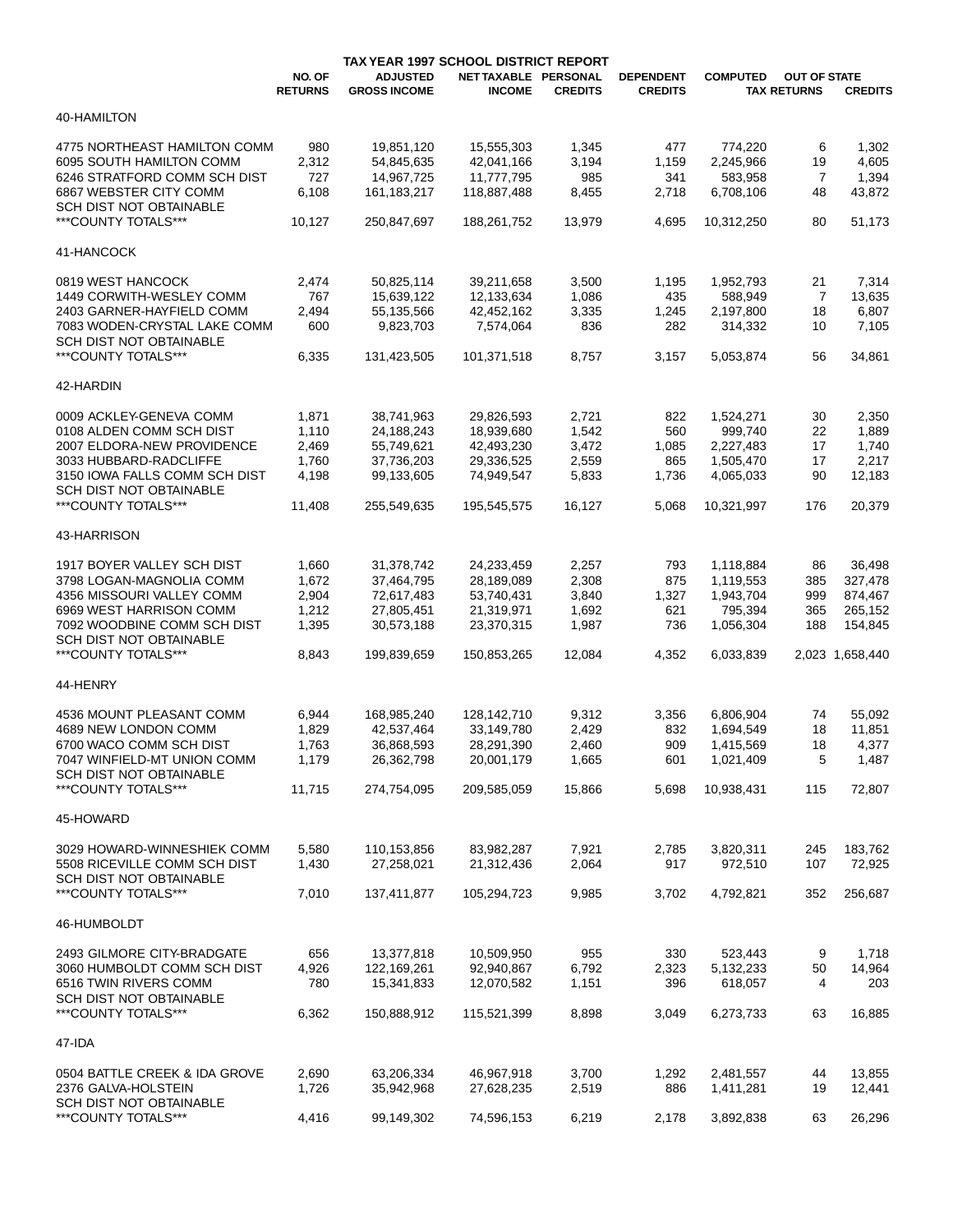|                                                         |                          | TAX YEAR 1997 SCHOOL DISTRICT REPORT   |                                       |                |                                    |                 |                                           |                |
|---------------------------------------------------------|--------------------------|----------------------------------------|---------------------------------------|----------------|------------------------------------|-----------------|-------------------------------------------|----------------|
|                                                         | NO. OF<br><b>RETURNS</b> | <b>ADJUSTED</b><br><b>GROSS INCOME</b> | NET TAXABLE PERSONAL<br><b>INCOME</b> | <b>CREDITS</b> | <b>DEPENDENT</b><br><b>CREDITS</b> | <b>COMPUTED</b> | <b>OUT OF STATE</b><br><b>TAX RETURNS</b> | <b>CREDITS</b> |
| 48-IOWA                                                 |                          |                                        |                                       |                |                                    |                 |                                           |                |
| 1647 DEEP RIVER-MILLERSBURG                             | 536                      | 12,397,455                             | 9,355,242                             | 786            | 293                                | 505,276         | 3                                         | 509            |
| 2097 ENGLISH VALLEYS COMM                               | 1,363                    | 28,420,794                             | 21,908,995                            | 1,939          | 715                                | 1,090,739       | 9                                         | 1,209          |
|                                                         |                          |                                        |                                       |                |                                    |                 |                                           |                |
| 2766 H L V COMM SCH DIST                                | 1,451                    | 32,618,547                             | 25,449,097                            | 1,974          | 716                                | 1,325,966       | 11                                        | 3,674          |
| 3154 IOWA VALLEY COMM                                   | 2,244                    | 49,728,975                             | 38,554,402                            | 2,946          | 1,005                              | 1,981,678       | 10                                        | 2,734          |
| 7029 WILLIAMSBURG COMM                                  | 3,489                    | 147,927,381                            | 110,257,740                           | 4,659          | 1,789                              | 6,057,465       | 32                                        | 11,463         |
| <b>SCH DIST NOT OBTAINABLE</b><br>***COUNTY TOTALS***   | 9,083                    | 271,093,152                            | 205,525,476                           | 12,304         | 4,518                              | 10,961,124      | 65                                        | 19,589         |
| 49-JACKSON                                              |                          |                                        |                                       |                |                                    |                 |                                           |                |
| 0243 ANDREW COMM SCH DIST                               | 785                      | 15,518,551                             | 12,065,647                            | 1,073          | 454                                | 585,106         | 8                                         | 5,264          |
| 0585 BELLEVUE COMM SCH DIST                             | 2,846                    | 59,601,618                             | 45,701,022                            | 3,924          | 1,502                              | 2,269,281       | 29                                        | 5,360          |
| 1965 EAST CENTRAL COMM                                  | 1,445                    | 30,353,721                             | 23,858,313                            | 2,003          | 725                                | 1,190,444       | 26                                        | 6,658          |
| 4041 MAQUOKETA COMM SCH DIST                            | 5,230                    | 108,671,398                            | 82,034,396                            | 7,399          | 2,489                              | 4,079,191       | 62                                        | 19,948         |
|                                                         |                          |                                        |                                       |                |                                    |                 |                                           |                |
| 5337 PRESTON COMM SCH DIST                              | 1,175                    | 24,786,648                             | 19,308,662                            | 1,581          | 554                                | 974,968         | 10                                        | 4,407          |
| <b>SCH DIST NOT OBTAINABLE</b><br>***COUNTY TOTALS***   | 11,481                   | 238,931,936                            | 182,968,040                           | 15,980         | 5,724                              | 9,098,990       | 135                                       | 41,637         |
| 50-JASPER                                               |                          |                                        |                                       |                |                                    |                 |                                           |                |
| 0513 BAXTER COMM SCH DIST                               | 935                      | 21,272,697                             | 16,428,497                            | 1,300          | 427                                | 839,872         | 4                                         | 7,550          |
|                                                         |                          |                                        |                                       |                |                                    |                 |                                           |                |
| 1332 COLFAX-MINGO COMM SCH                              | 2,562                    | 62,638,178                             | 48,027,638                            | 3,295          | 1,232                              | 2,540,367       | 12                                        | 2,843          |
| 3906 LYNNVILLE-SULLY COMM                               | 1,852                    | 43,907,454                             | 33,559,525                            | 2,465          | 932                                | 1,794,531       | 14                                        | 3,921          |
| 4725 NEWTON COMM SCH DIST                               | 12,483                   | 338,203,346                            | 252,026,140                           | 16,980         | 5,474                              | 14,092,263      | 113                                       | 44,530         |
| 5160 PCM COMMUNITY SCHOOL                               | 3,323                    | 82,856,383                             | 63,252,042                            | 4,361          | 1,609                              | 3,387,959       | 14                                        | 5,536          |
| SCH DIST NOT OBTAINABLE<br>***COUNTY TOTALS***          | 21,155                   | 548,878,058                            | 413,293,842                           | 28,401         | 9,674                              | 22,654,992      | 157                                       | 64,380         |
| 51-JEFFERSON                                            |                          |                                        |                                       |                |                                    |                 |                                           |                |
|                                                         |                          |                                        |                                       |                |                                    |                 |                                           |                |
| 2169 FAIRFIELD COMM SCH DIST<br>SCH DIST NOT OBTAINABLE | 7,987                    | 274,778,171                            | 197,184,957                           | 10,934         | 3,723                              | 11,705,110      | 164                                       | 137,769        |
| ***COUNTY TOTALS***                                     | 7,987                    | 274,778,171                            | 197,184,957                           | 10,934         | 3,723                              | 11,705,110      | 164                                       | 137,769        |
| 52-JOHNSON                                              |                          |                                        |                                       |                |                                    |                 |                                           |                |
| 1221 CLEAR CREEK-AMANA                                  | 3,862                    | 104,475,074                            | 77,530,411                            | 4,953          | 1,666                              | 4,453,439       | 34                                        | 6,773          |
| 3141 IOWA CITY COMM SCH DIST                            | 46,106                   | 1,581,701,606                          | 1,170,747,845                         | 57,152         | 17,543                             | 66,640,094      | 851                                       | 514,153        |
|                                                         |                          |                                        |                                       |                |                                    |                 |                                           |                |
| 3816 LONE TREE COMM SCH DIST                            | 1,244                    | 29,190,818                             | 22,413,898                            | 1,621          | 611                                | 1,150,716       | 10                                        | 449            |
| 6093 SOLON COMM SCH DIST                                | 3,380                    | 117,629,369                            | 84,743,822                            | 4,199          | 1,620                              | 5,129,084       | 48                                        | 29,116         |
| SCH DIST NOT OBTAINABLE                                 |                          |                                        |                                       |                |                                    |                 |                                           |                |
| *** COUNTY TOTALS***                                    | 54,592                   | 1,832,996,867                          | 1,355,435,976                         | 67,925         | 21,440                             | 77,373,333      | 943                                       | 550,491        |
| 53-JONES                                                |                          |                                        |                                       |                |                                    |                 |                                           |                |
| 0234 ANAMOSA COMM SCH DIST                              | 4,556                    | 104,692,775                            | 80,299,303                            | 6,047          | 2,120                              | 4,167,138       | 31                                        | 35,463         |
| 4269 MIDLAND                                            | 2,284                    | 42,039,448                             | 32,851,594                            | 3,281          | 1,070                              | 1,553,556       | 13                                        | 849            |
| 4446 MONTICELLO COMM SCH DIST                           | 3,847                    | 89,736,457                             | 68,885,633                            | 5,262          | 1,812                              | 3,715,087       | 22                                        | 6,737          |
| 4905 OLIN CONS SCH DIST                                 | 875                      | 18,006,424                             | 14,109,414                            | 1,207          | 412                                | 708,019         | 6                                         | 1,586          |
| SCH DIST NOT OBTAINABLE                                 |                          |                                        |                                       |                |                                    |                 |                                           |                |
| ***COUNTY TOTALS***                                     | 11,562                   | 254,475,104                            | 196,145,944                           | 15,797         | 5,414                              | 10,143,800      | 72                                        | 44,635         |
| 54-KEOKUK                                               |                          |                                        |                                       |                |                                    |                 |                                           |                |
| 3330 KEOTA COMM SCH DIST                                | 1,396                    | 29,818,159                             | 22,966,157                            | 1,959          | 689                                | 1,184,712       | 27                                        | 11,203         |
| 5163 PEKIN COMM SCH DIST                                | 2,175                    | 44,742,701                             | 34,448,743                            | 3,126          | 1,039                              | 1,747,877       | 25                                        | 3,925          |
| 6012 SIGOURNEY COMM SCH DIST                            | 2,120                    | 41,820,573                             | 32,126,852                            | 3,034          | 1,015                              | 1,558,782       | 30                                        | 3,614          |
| 6462 TRI-COUNTY COMM SCH DIST                           | 1,185                    | 22,746,900                             | 17,366,543                            | 1,721          | 597                                | 848,681         | 4                                         | 291            |
| SCH DIST NOT OBTAINABLE                                 |                          |                                        |                                       |                |                                    |                 |                                           |                |
| ***COUNTY TOTALS***                                     | 6,876                    | 139,128,333                            | 106,908,295                           | 9,840          | 3,340                              | 5,340,052       | 86                                        | 19,033         |
| 55-KOSSUTH                                              |                          |                                        |                                       |                |                                    |                 |                                           |                |
| 0126 ALGONA COMM SCH DIST                               | 5,486                    | 122,194,843                            | 91,210,603                            | 7,440          | 2,685                              | 4,737,767       | 50                                        | 39,434         |
| 0900 BURT COMM SCH DIST                                 | 566                      | 11,742,566                             | 8,944,117                             | 773            | 289                                | 460,449         | 4                                         | 470            |
| 3897 LU VERNE COMM SCH DIST                             | 376                      | 6,445,728                              | 4,951,263                             | 553            | 153                                | 220,190         | 3                                         | 878            |
| 4778 NORTH KOSSUTH                                      | 1,563                    | 30,148,308                             | 23,119,248                            | 2,257          | 759                                | 1,041,203       | 90                                        | 46,380         |
|                                                         |                          |                                        |                                       |                |                                    |                 |                                           |                |
| 5868 SENTRAL COMM SCH DIST                              | 772                      | 13,910,525                             | 10,741,554                            | 1,132          | 407                                | 479,997         | 13                                        | 8,396          |
| 6417 TITONKA CONS SCH DIST                              | 751                      | 13,498,665                             | 10,203,041                            | 1,136          | 330                                | 467,937         | 8                                         | 1,165          |
| SCH DIST NOT OBTAINABLE                                 |                          |                                        |                                       |                |                                    |                 |                                           |                |
| ***COUNTY TOTALS***                                     | 9,514                    | 197,940,635                            | 149,169,826                           | 13,291         | 4,623                              | 7,407,543       | 168                                       | 96,723         |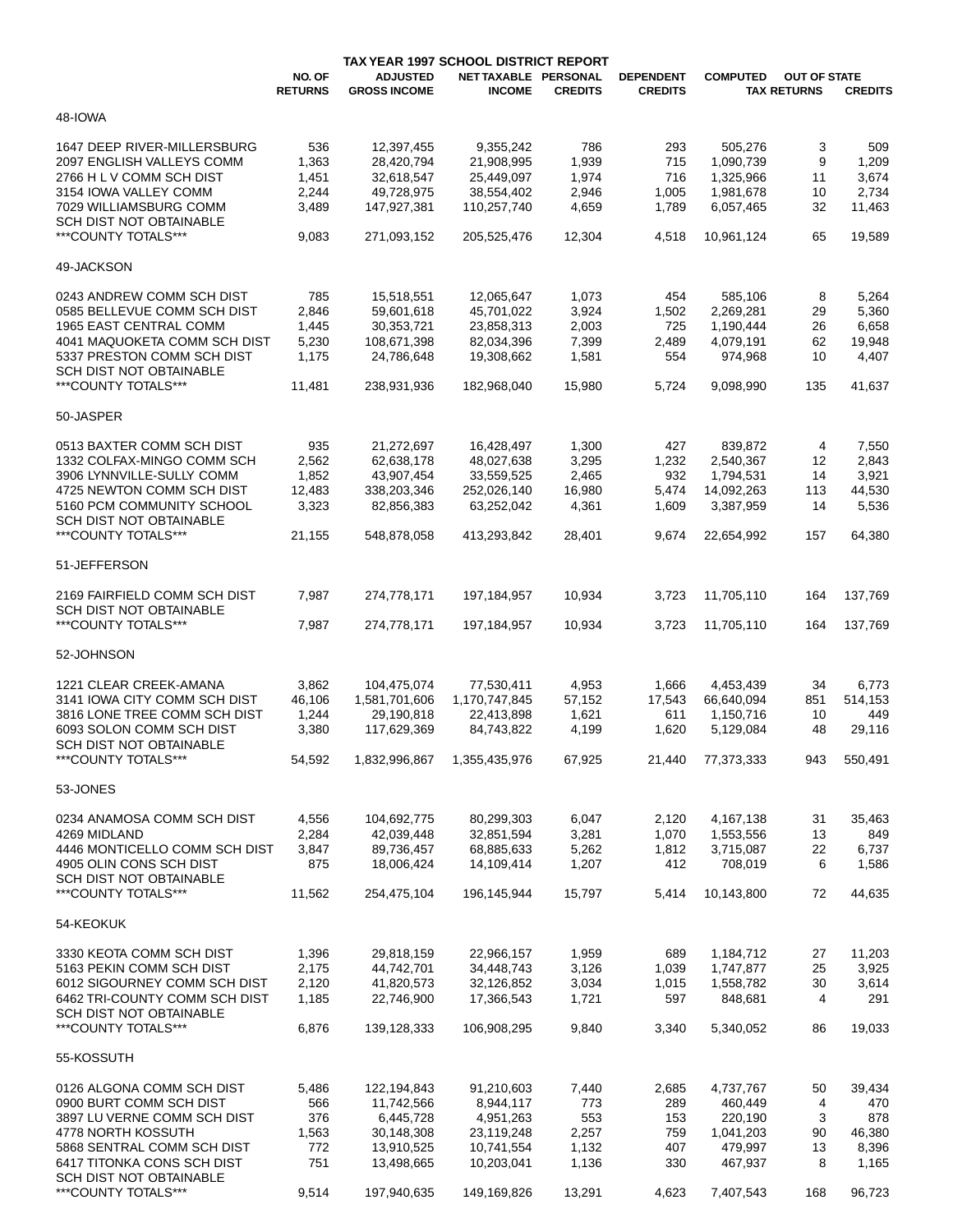|                                                       |                          | TAX YEAR 1997 SCHOOL DISTRICT REPORT   |                                       |                |                                    |                 |                                           |                |
|-------------------------------------------------------|--------------------------|----------------------------------------|---------------------------------------|----------------|------------------------------------|-----------------|-------------------------------------------|----------------|
|                                                       | NO. OF<br><b>RETURNS</b> | <b>ADJUSTED</b><br><b>GROSS INCOME</b> | NET TAXABLE PERSONAL<br><b>INCOME</b> | <b>CREDITS</b> | <b>DEPENDENT</b><br><b>CREDITS</b> | <b>COMPUTED</b> | <b>OUT OF STATE</b><br><b>TAX RETURNS</b> | <b>CREDITS</b> |
| 56-LEE                                                |                          |                                        |                                       |                |                                    |                 |                                           |                |
| 1079 CENTRAL LEE COMM                                 | 3,098                    | 68,340,830                             | 53,064,031                            | 4,183          | 1,543                              | 2,675,760       | 38                                        | 11,896         |
| 2322 FORT MADISON COMM                                | 10,586                   | 260,248,912                            | 196, 187, 382                         | 14,436         | 4,889                              | 10,389,465      | 120                                       | 49,671         |
| 3312 KEOKUK COMM SCH DIST                             | 7,269                    | 172,304,554                            | 131,303,625                           | 10,214         | 3,805                              | 6,907,477       | 202                                       | 101,671        |
| SCH DIST NOT OBTAINABLE                               |                          |                                        |                                       |                |                                    |                 |                                           |                |
| ***COUNTY TOTALS***                                   | 20,953                   | 500,894,296                            | 380,555,038                           | 28,833         | 10,237                             | 19,972,702      | 360                                       | 163,238        |
| 57-LINN                                               |                          |                                        |                                       |                |                                    |                 |                                           |                |
| 0099 ALBURNETT COMM SCH DIST                          | 1,834                    | 54,131,431                             | 40,960,929                            | 2,310          | 944                                | 2,413,505       | 15                                        | 6,955          |
| 1053 CEDAR RAPIDS COMM                                | 74,788                   | 2,358,275,978                          | 1,718,047,984                         | 97,333         | 32,061                             | 102,163,220     | 1,112                                     | 593,288        |
| 1062 CENTER POINT-URBANA                              | 2,650                    | 67,726,782                             | 52,037,273                            | 3,321          | 1,360                              | 2,795,577       | 18                                        | 3,828          |
| 1089 CENTRAL CITY COMM                                | 1,736                    | 40,820,041                             | 31,448,131                            | 2,286          | 778                                | 1,631,289       | 16                                        | 10,672         |
| 1337 COLLEGE COMM SCH DIST                            | 6,732                    | 199,251,548                            | 149,345,916                           | 8,376          | 3,283                              | 8,570,245       | 61                                        | 13,771         |
| 3715 LINN-MAR COMM SCH DIST                           | 10,824                   | 385,870,642                            | 278,747,861                           | 13,464         | 6,144                              | 17,138,743      | 200                                       | 102,276        |
| 3744 LISBON COMM SCH DIST                             | 1,523                    | 40,950,520                             | 30,921,670                            | 1,927          | 881                                | 1,718,056       |                                           | 7,536          |
| 4086 MARION IND SCH DIST                              |                          |                                        |                                       |                |                                    |                 | 11                                        |                |
|                                                       | 8,103                    | 215,568,596                            | 162,219,310                           | 10,445         | 3,459                              | 8,840,722       | 77                                        | 41,572         |
| 4554 MOUNT VERNON COMM                                | 2,798                    | 82,284,653                             | 60,825,043                            | 3,561          | 1,405                              | 3,525,279       | 34                                        | 29,711         |
| 4777 NORTH LINN COMM SCH DIST                         | 2,075                    | 47,197,006                             | 36,205,293                            | 2,791          | 1,103                              | 1,867,812       | 14                                        | 9,160          |
| 6138 SPRINGVILLE COMM                                 | 1,440                    | 35,127,512                             | 26,677,657                            | 1,909          | 698                                | 1,398,716       | 9                                         | 2,144          |
| <b>SCH DIST NOT OBTAINABLE</b><br>***COUNTY TOTALS*** | 114,503                  | 3,527,204,709                          | 2,587,437,067                         | 147,723        | 52,116                             | 152,063,164     | 1,567                                     | 820,913        |
| 58-LOUISA                                             |                          |                                        |                                       |                |                                    |                 |                                           |                |
|                                                       |                          |                                        |                                       |                |                                    |                 |                                           |                |
| 1368 COLUMBUS COMM SCH DIST                           | 2,505                    | 53,891,541                             | 41,376,331                            | 3,454          | 1,570                              | 2,054,879       | 17                                        | 2,521          |
| 3841 LOUISA-MUSCATINE COMM                            | 2,135                    | 53,113,911                             | 41,233,505                            | 2,751          | 1,159                              | 2,207,759       | 13                                        | 7,332          |
| 4509 MORNING SUN COMM                                 | 667                      | 14,539,954                             | 11,229,600                            | 935            | 328                                | 571,443         | 8                                         | 1,793          |
| 6759 WAPELLO COMM SCH DIST                            | 2,282                    | 56,493,484                             | 43,692,970                            | 3,159          | 1,189                              | 2,285,178       | 22                                        | 119,819        |
| SCH DIST NOT OBTAINABLE                               |                          |                                        |                                       |                |                                    |                 |                                           |                |
| ***COUNTY TOTALS***                                   | 7,589                    | 178,038,890                            | 137,532,406                           | 10,299         | 4,246                              | 7,119,259       | 60                                        | 131,465        |
| 59-LUCAS                                              |                          |                                        |                                       |                |                                    |                 |                                           |                |
| 1107 CHARITON COMM SCH DIST                           | 4,051                    | 101,696,262                            | 76,452,149                            | 5,799          | 2,017                              | 4,453,259       | 37                                        | 6,090          |
| 5715 RUSSELL COMM SCH DIST                            | 571                      | 10,334,018                             | 8,072,128                             | 835            | 242                                | 378,040         | 10                                        | 2,106          |
| SCH DIST NOT OBTAINABLE                               |                          |                                        |                                       |                |                                    |                 |                                           |                |
| ***COUNTY TOTALS***                                   | 4,622                    | 112,030,280                            | 84,524,277                            | 6,634          | 2,259                              | 4,831,299       | 47                                        | 8,196          |
|                                                       |                          |                                        |                                       |                |                                    |                 |                                           |                |
| 60-LYON                                               |                          |                                        |                                       |                |                                    |                 |                                           |                |
| 1095 CENTRAL LYON COMM                                | 2,624                    | 56,933,010                             | 43,351,111                            | 3,608          | 1,388                              | 2,155,970       | 121                                       | 56,292         |
| 2457 GEORGE COMM SCH DIST                             | 1,158                    | 22,640,770                             | 17,402,786                            | 1,708          | 562                                | 809,432         | 37                                        | 15,499         |
| 3771 LITTLE ROCK COMM                                 | 552                      | 9,734,407                              | 7,564,757                             | 808            | 281                                | 313,401         | 56                                        | 22,230         |
| 6983 WEST LYON COMM SCH DIST                          | 2,579                    | 50,937,717                             | 39,379,349                            | 3,440          | 1,545                              | 1,891,163       | 108                                       | 40,706         |
| <b>SCH DIST NOT OBTAINABLE</b>                        |                          |                                        |                                       |                |                                    |                 |                                           |                |
| *** COUNTY TOTALS***                                  | 6,913                    | 140,245,904                            | 107,698,003                           | 9,564          | 3,776                              | 5,169,966       | 322                                       | 134,727        |
| 61-MADISON                                            |                          |                                        |                                       |                |                                    |                 |                                           |                |
|                                                       |                          |                                        |                                       |                |                                    |                 |                                           |                |
| 1953 EARLHAM COMM SCH DIST                            | 1,415                    | 36,164,071                             | 27,202,969                            | 1,896          | 725                                | 1,469,950       | 16                                        | 3,392          |
| 3119 INTERSTATE 35 COMM                               | 2,321                    | 53,710,506                             | 41,107,238                            | 3,077          | 1,189                              | 2,087,919       | 20                                        | 10,047         |
| 7056 WINTERSET COMM SCH DIST                          | 4,707                    | 109,445,495                            | 82,432,385                            | 6,380          | 2,298                              | 4,324,469       | 48                                        | 16,798         |
| SCH DIST NOT OBTAINABLE                               |                          |                                        |                                       |                |                                    |                 |                                           |                |
| ***COUNTY TOTALS***                                   | 8,443                    | 199,320,072                            | 150,742,592                           | 11,353         | 4,212                              | 7,882,338       | 84                                        | 30,237         |
| 62-MAHASKA                                            |                          |                                        |                                       |                |                                    |                 |                                           |                |
| 2367 FREMONT COMM SCH DIST                            | 624                      | 13,599,553                             | 10,379,649                            | 908            | 311                                | 522,160         |                                           |                |
|                                                       |                          |                                        |                                       |                |                                    |                 | 10                                        | 1,099          |
| 4776 NORTH MAHASKA COMM                               | 1,654                    | 34,399,177                             | 26,607,650                            | 2,308          | 856                                | 1,334,177       | 6                                         | 1,887          |
| 5013 OSKALOOSA COMM SCH DIST                          | 9,066                    | 214,875,164                            | 162,453,400                           | 12,336         | 4,294                              | 8,621,297       | 86                                        | 55,121         |
| SCH DIST NOT OBTAINABLE                               |                          |                                        |                                       |                |                                    |                 |                                           |                |
| ***COUNTY TOTALS***                                   | 11,344                   | 262,873,894                            | 199,440,699                           | 15,552         | 5,461                              | 10,477,634      | 102                                       | 58,107         |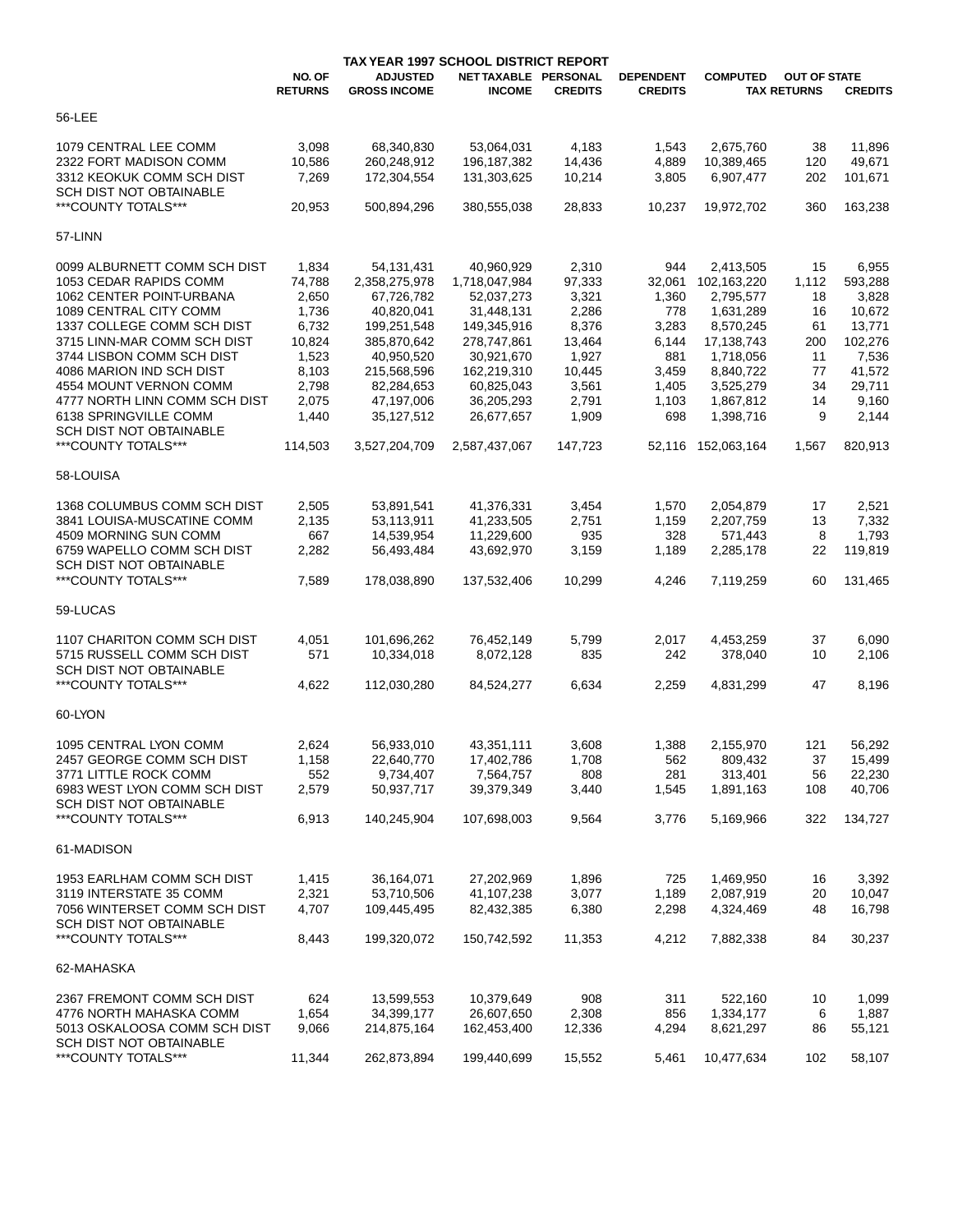|                                                       |                          | TAX YEAR 1997 SCHOOL DISTRICT REPORT   |                                       |                |                                    |                 |                                           |                 |
|-------------------------------------------------------|--------------------------|----------------------------------------|---------------------------------------|----------------|------------------------------------|-----------------|-------------------------------------------|-----------------|
|                                                       | NO. OF<br><b>RETURNS</b> | <b>ADJUSTED</b><br><b>GROSS INCOME</b> | NET TAXABLE PERSONAL<br><b>INCOME</b> | <b>CREDITS</b> | <b>DEPENDENT</b><br><b>CREDITS</b> | <b>COMPUTED</b> | <b>OUT OF STATE</b><br><b>TAX RETURNS</b> | <b>CREDITS</b>  |
| 63-MARION                                             |                          |                                        |                                       |                |                                    |                 |                                           |                 |
| 3375 KNOXVILLE COMM SCH DIST                          | 6,756                    | 161,364,704                            | 122,324,823                           | 9,151          | 3,238                              | 6,369,813       | 52                                        | 25,213          |
| 4212 MELCHER-DALLAS COMM                              | 1,042                    | 21,314,642                             | 16,770,359                            | 1,429          | 628                                | 821,754         | 3                                         | 186             |
|                                                       |                          |                                        |                                       |                |                                    |                 |                                           |                 |
| 5166 PELLA COMM SCH DIST                              | 8,337                    | 229,209,416                            | 167,651,456                           | 10,777         | 4,091                              | 9,450,512       | 85                                        | 24,404          |
| 5256 PLEASANTVILLE COMM                               | 1,736                    | 40,660,856                             | 31,386,410                            | 2,297          | 898                                | 1,628,294       | 9                                         | 3,494           |
| 6512 TWIN CEDARS COMM                                 | 1,193                    | 26,526,089                             | 20.872.640                            | 1,641          | 558                                | 1,067,126       | 9                                         | 2,469           |
| <b>SCH DIST NOT OBTAINABLE</b><br>***COUNTY TOTALS*** | 19,064                   | 479.075.707                            | 359,005,688                           | 25,295         | 9,413                              | 19,337,499      | 158                                       | 55,766          |
| 64-MARSHALL                                           |                          |                                        |                                       |                |                                    |                 |                                           |                 |
|                                                       |                          |                                        |                                       |                |                                    |                 |                                           |                 |
| 1968 EAST MARSHALL COMM                               | 2,076                    | 48,748,940                             | 37,881,378                            | 2,813          | 1,003                              | 1,983,865       | 14                                        | 3,078           |
| 4104 MARSHALLTOWN COMM                                | 17,335                   | 446,704,368                            | 337,109,722                           | 23,628         | 8,697                              | 18,452,777      | 181                                       | 171,837         |
| 6985 WEST MARSHALL COMM                               | 2,529                    | 58,144,591                             | 44,688,551                            | 3,476          | 1,208                              | 2,303,148       | 16                                        | 3,644           |
| SCH DIST NOT OBTAINABLE                               |                          |                                        |                                       |                |                                    |                 |                                           |                 |
| ***COUNTY TOTALS***                                   | 21,940                   | 553,597,899                            | 419.679.651                           | 29,917         | 10,908                             | 22,739,790      | 211                                       | 178,559         |
| 65-MILLS                                              |                          |                                        |                                       |                |                                    |                 |                                           |                 |
|                                                       |                          |                                        |                                       |                |                                    |                 |                                           |                 |
| 2511 GLENWOOD COMM SCH DIST                           | 5,401                    | 141,937,733                            | 103,998,555                           | 7,106          | 2,787                              | 4,056,873       |                                           | 1,435 1,467,355 |
| 3978 MALVERN COMM SCH DIST                            | 1,012                    | 23,689,407                             | 18,306,246                            | 1,380          | 465                                | 820,515         | 151                                       | 142,140         |
| 4751 NISHNA VALLEY COMM                               | 850                      | 18,292,758                             | 14,333,929                            | 1,194          | 401                                | 676,054         | 86                                        | 55,705          |
| <b>SCH DIST NOT OBTAINABLE</b>                        |                          |                                        |                                       |                |                                    |                 |                                           |                 |
| ***COUNTY TOTALS***                                   | 7,263                    | 183,919,898                            | 136.638.730                           | 9,680          | 3,653                              | 5,553,442       |                                           | 1,672 1,665,200 |
| 66-MITCHELL                                           |                          |                                        |                                       |                |                                    |                 |                                           |                 |
|                                                       |                          |                                        |                                       |                |                                    |                 |                                           |                 |
| 4995 OSAGE COMM SCH DIST                              | 3,713                    | 82,842,571                             | 63,019,246                            | 5,224          | 1,760                              | 3,241,460       | 90                                        | 55,867          |
| 5751 ST ANSGAR COMM                                   | 2,368                    | 52,697,861                             | 40,615,311                            | 3,328          | 1,129                              | 1,998,989       | 184                                       | 144,608         |
| SCH DIST NOT OBTAINABLE                               |                          |                                        |                                       |                |                                    |                 |                                           |                 |
| ***COUNTY TOTALS***                                   | 6,081                    | 135,540,432                            | 103,634,557                           | 8,552          | 2,889                              | 5,240,449       | 274                                       | 200,475         |
| 67-MONONA                                             |                          |                                        |                                       |                |                                    |                 |                                           |                 |
| 1969 EAST MONONA COMM                                 | 597                      | 10,881,774                             | 8,481,405                             | 885            | 272                                | 392,365         | 15                                        | 7,040           |
|                                                       |                          |                                        | 31,297,182                            |                |                                    |                 |                                           |                 |
| 4033 MAPLE VALLEY COMM                                | 1,963                    | 40,903,571                             |                                       | 2,831          | 978                                | 1,600,269       | 56                                        | 17,015          |
| 6987 WEST MONONA COMM                                 | 2,408                    | 53,212,073                             | 40,779,260                            | 3,481          | 1,085                              | 2,090,346       | 109                                       | 51,753          |
| 7002 WHITING COMM SCH DIST                            | 600                      | 14,098,180                             | 10,723,092                            | 845            | 295                                | 552.726         | 29                                        | 13,129          |
| SCH DIST NOT OBTAINABLE                               |                          |                                        |                                       |                |                                    |                 |                                           |                 |
| ***COUNTY TOTALS***                                   | 5,568                    | 119,095,598                            | 91,280,939                            | 8,042          | 2,630                              | 4,635,706       | 209                                       | 88,937          |
| 68-MONROE                                             |                          |                                        |                                       |                |                                    |                 |                                           |                 |
| 0081 ALBIA COMM SCH DIST                              | 4,048                    | 81,233,126                             | 63,176,849                            | 5,831          | 2,066                              | 3,084,782       | 37                                        | 22,586          |
| SCH DIST NOT OBTAINABLE                               |                          |                                        |                                       |                |                                    |                 |                                           |                 |
| ***COUNTY TOTALS***                                   | 4,048                    | 81,233,126                             | 63,176,849                            | 5,831          | 2,066                              | 3,084,782       | 37                                        | 22,586          |
|                                                       |                          |                                        |                                       |                |                                    |                 |                                           |                 |
| 69-MONTGOMERY                                         |                          |                                        |                                       |                |                                    |                 |                                           |                 |
|                                                       |                          |                                        |                                       |                |                                    |                 |                                           |                 |
| 5463 RED OAK COMM SCH DIST                            | 4,590                    | 103,359,512                            | 78,042,029                            | 6,560          | 2,091                              | 3,948,385       | 207                                       | 111,094         |
| 6165 STANTON COMM SCH DIST                            | 738                      | 14,778,462                             | 11,480,749                            | 1,058          | 389                                | 548,919         | 28                                        | 10,938          |
| 6651 VILLISCA COMM SCH DIST                           | 1,282                    | 24,912,836                             | 19,349,726                            | 1,895          | 642                                | 918,683         | 36                                        | 13,020          |
| SCH DIST NOT OBTAINABLE                               |                          |                                        |                                       |                |                                    |                 |                                           |                 |
| ***COUNTY TOTALS***                                   | 6,610                    | 143,050,810                            | 108,872,504                           | 9,513          | 3,122                              | 5,415,987       | 271                                       | 135,052         |
| 70-MUSCATINE                                          |                          |                                        |                                       |                |                                    |                 |                                           |                 |
| 4581 MUSCATINE COMM SCH DIST                          | 16,646                   | 492,953,413                            | 366,681,637                           | 22,195         | 8,322                              | 21,502,005      | 204                                       | 126,941         |
| 6975 WEST LIBERTY COMM                                | 3,263                    | 75,401,432                             | 57,402,689                            | 4,391          | 1,835                              | 2,909,182       | 18                                        | 5,495           |
| 7038 WILTON COMM SCH DIST                             |                          |                                        |                                       |                |                                    |                 |                                           |                 |
|                                                       | 2,793                    | 68,089,492                             | 52,377,277                            | 3,639          | 1,439                              | 2,780,934       | 15                                        | 9,468           |
| SCH DIST NOT OBTAINABLE<br>***COUNTY TOTALS***        | 22,702                   | 636,444,337                            | 476,461,603                           | 30,225         | 11,596                             | 27,192,121      | 237                                       | 141,904         |
| 71-OBRIEN                                             |                          |                                        |                                       |                |                                    |                 |                                           |                 |
|                                                       |                          |                                        |                                       |                |                                    |                 |                                           |                 |
| 2862 HARTLEY-MELVIN-SANBORN                           | 3,063                    | 60,647,493                             | 46,218,565                            | 4,346          | 1,570                              | 2,204,765       | 43                                        | 28,513          |
| 5949 SHELDON COMM SCH DIST                            | 4,503                    | 107,887,593                            | 80,614,194                            | 6,107          | 2,297                              | 4,124,432       | 99                                        | 48,778          |
| 6099 SOUTH OBRIEN                                     | 2,907                    | 58,621,292                             | 45,543,934                            | 4,252          | 1,452                              | 2,249,604       | 27                                        | 13,244          |
| SCH DIST NOT OBTAINABLE                               |                          |                                        |                                       |                |                                    |                 |                                           |                 |
| ***COUNTY TOTALS***                                   | 10,473                   | 227, 156, 378                          | 172,376,693                           | 14,705         | 5,319                              | 8,578,801       | 169                                       | 90,535          |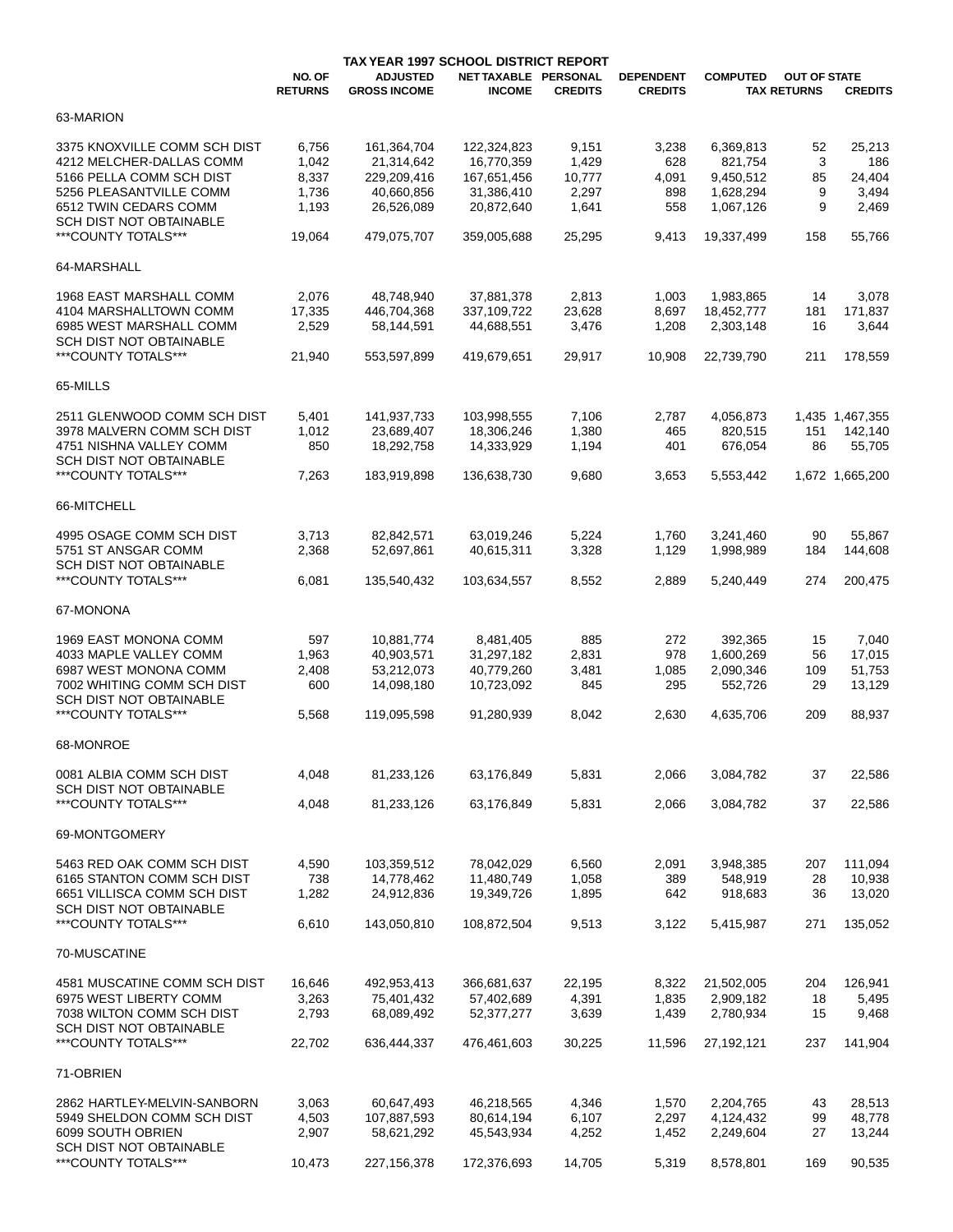|                                                          |                          | TAX YEAR 1997 SCHOOL DISTRICT REPORT   |                                       |                  |                                    |                          |                                           |                   |
|----------------------------------------------------------|--------------------------|----------------------------------------|---------------------------------------|------------------|------------------------------------|--------------------------|-------------------------------------------|-------------------|
|                                                          | NO. OF<br><b>RETURNS</b> | <b>ADJUSTED</b><br><b>GROSS INCOME</b> | NET TAXABLE PERSONAL<br><b>INCOME</b> | <b>CREDITS</b>   | <b>DEPENDENT</b><br><b>CREDITS</b> | <b>COMPUTED</b>          | <b>OUT OF STATE</b><br><b>TAX RETURNS</b> | <b>CREDITS</b>    |
| 72-OSCEOLA                                               |                          |                                        |                                       |                  |                                    |                          |                                           |                   |
| 5994 SIBLEY-OCHEYEDAN COMM<br>SCH DIST NOT OBTAINABLE    | 2,955                    | 61,476,173                             | 47,135,636                            | 4,068            | 1,471                              | 2,191,748                | 271                                       | 160,931           |
| ***COUNTY TOTALS***                                      | 2,955                    | 61,476,173                             | 47,135,636                            | 4,068            | 1,471                              | 2,191,748                | 271                                       | 160,931           |
| 73-PAGE                                                  |                          |                                        |                                       |                  |                                    |                          |                                           |                   |
| 1197 CLARINDA COMM SCH DIST                              | 3,560                    | 85,843,273                             | 65,658,181                            | 4,991            | 1,582                              | 3,515,663                | 106                                       | 34,058            |
| 2113 ESSEX COMM SCH DIST                                 | 893                      | 19,590,753                             | 15,374,303                            | 1,235            | 431                                | 763,777                  | 30                                        | 15,487            |
| 5976 SHENANDOAH COMM SCH DIST                            | 3,870                    | 90,862,879                             | 68,654,188                            | 5,567            | 1,700                              | 3,525,237                | 172                                       | 99,204            |
| 6097 SOUTH PAGE COMM SCH DIST<br>SCH DIST NOT OBTAINABLE | 961                      | 19,549,994                             | 15,441,083                            | 1,396            | 492                                | 732,031                  | 52                                        | 16,802            |
| ***COUNTY TOTALS***                                      | 9,284                    | 215,846,899                            | 165, 127, 755                         | 13,189           | 4,205                              | 8,536,708                | 360                                       | 165,551           |
| 74-PALO ALTO                                             |                          |                                        |                                       |                  |                                    |                          |                                           |                   |
| 2088 EMMETSBURG COMM SCH DIST                            | 2,956                    | 63,868,331                             | 48,730,605                            | 4,094            | 1,425                              | 2,515,155                | 39                                        | 23,050            |
| 2556 GRAETTINGER COMM                                    | 829                      | 15,793,049                             | 12,458,352                            | 1,156            | 400                                | 598,168                  | 19                                        | 8,024             |
| 5724 RUTHVEN-AYRSHIRE SCH                                | 934                      | 17,546,029                             | 13,520,002                            | 1,421            | 423                                | 644,173                  | 10                                        | 3,366             |
| 6921 WEST BEND-MALLARD                                   | 1,415                    | 27,263,512                             | 21,033,444                            | 2,006            | 795                                | 1,027,869                | 16                                        | 5,346             |
| SCH DIST NOT OBTAINABLE                                  |                          |                                        |                                       |                  |                                    |                          |                                           |                   |
| ***COUNTY TOTALS***                                      | 6,134                    | 124,470,921                            | 95,742,403                            | 8,677            | 3,043                              | 4,785,365                | 84                                        | 39,786            |
| 75-PLYMOUTH                                              |                          |                                        |                                       |                  |                                    |                          |                                           |                   |
| 0063 AKRON-WESTFIELD COMM                                | 1,776                    | 39,048,815                             | 30,035,778                            | 2,501            | 842                                | 1,463,726                | 39                                        | 29,987            |
| 2988 HINTON COMM SCH DIST                                | 1,592                    | 45,901,093                             | 33,500,167                            | 2,088            | 846                                | 1,771,283                | 107                                       | 108,770           |
| 3348 KINGSLEY-PIERSON COMM                               | 1,553                    | 35,278,050                             | 26,984,589                            | 2,225            | 738                                | 1,402,884                | 41                                        | 26,206            |
| 3600 LE MARS COMM SCH DIST                               | 7,977                    | 215,273,690                            | 157,962,307                           | 10,679           | 4,486                              | 8,330,957                | 183                                       | 176,058           |
| 5486 REMSEN-UNION COMM                                   | 1,918                    | 41,884,746                             | 32,043,624                            | 2,664            | 1,097                              | 1,677,300                | 26                                        | 10,459            |
| SCH DIST NOT OBTAINABLE<br>***COUNTY TOTALS***           | 14,816                   | 377,386,394                            | 280,526,465                           | 20,157           | 8,009                              | 14,646,150               | 396                                       | 351,480           |
| 76-POCAHONTAS                                            |                          |                                        |                                       |                  |                                    |                          |                                           |                   |
|                                                          |                          |                                        |                                       |                  |                                    |                          |                                           |                   |
| 3537 LAURENS-MARATHON COMM                               | 1,595                    | 34,653,318                             | 26,408,250                            | 2,311            | 744                                | 1,355,600                | 23                                        | 8,435             |
| 5283 POCAHONTAS AREA                                     | 2,590                    | 55,803,359                             | 42,840,659                            | 3,686            | 1,297                              | 2,160,312                | 33                                        | 10,737            |
| SCH DIST NOT OBTAINABLE                                  |                          |                                        |                                       |                  |                                    |                          |                                           |                   |
| ***COUNTY TOTALS***                                      | 4,185                    | 90,456,677                             | 69,248,909                            | 5,997            | 2,041                              | 3,515,912                | 56                                        | 19,172            |
| 77-POLK                                                  |                          |                                        |                                       |                  |                                    |                          |                                           |                   |
| 0261 ANKENY COMM SCH DIST                                | 18,007                   | 594,454,379                            | 431,890,035                           | 21,801           | 8,673                              | 25,429,497               | 262                                       | 146,671           |
| 0720 BONDURANT-FARRAR COMM                               | 2,303                    | 63,350,771                             | 47,547,290                            | 2,812            | 1,207                              | 2,664,264                | 11                                        | 11,824            |
| 1737 DES MOINES IND COMM                                 | 117,659                  | 3,486,772,502                          | 2,533,918,106                         | 154,775          | 51,846                             | 143,529,064              |                                           | 1,206 1,274,034   |
| 3231 JOHNSTON COMM SCH DIST                              | 8,124                    | 358,639,484                            | 252,656,327                           | 9,805            | 4,274                              | 16,378,646               | 202                                       | 284,174           |
| 4779 NORTH POLK COMM SCH DIST                            | 2,792                    | 79,752,249                             | 59,701,862                            | 3,429            | 1,417                              | 3,326,635                | 31                                        | 25,040            |
| 5805 SAYDEL CONS SCH DIST                                | 2,716                    | 68,458,616                             | 51,408,953                            | 3,593            | 1,226                              | 2,740,730                | 21                                        | 6,456             |
| 6101 SOUTHEAST POLK COMM<br>6579 URBANDALE COMM SCH DIST | 11,056                   | 313,679,559<br>550,130,637             | 231, 137, 424                         | 13,504           | 5,599                              | 12,879,195               | 98                                        | 29,003<br>141,079 |
| 6957 WEST DES MOINES COMM                                | 14,566<br>34,568         | 1,667,931,961                          | 393,426,611<br>1,175,201,979          | 18,028<br>42,880 | 6,337<br>14,834                    | 24,884,053<br>79,406,590 | 273<br>989                                | 786,569           |
| SCH DIST NOT OBTAINABLE                                  |                          |                                        |                                       |                  |                                    |                          |                                           |                   |
| ***COUNTY TOTALS***                                      | 211,791                  | 7,183,170,158                          | 5,176,888,587                         | 270,627          |                                    | 95,413 311,238,674       |                                           | 3,093 2,704,850   |
| 78-POTTAWATTAMIE                                         |                          |                                        |                                       |                  |                                    |                          |                                           |                   |
| 0441 A-H-S-T COMM                                        | 2,218                    | 45,715,811                             | 34,972,385                            | 3,091            | 979                                | 1,552,503                | 293                                       | 197,247           |
| 1476 COUNCIL BLUFFS COMM                                 | 32,502                   | 797,013,918                            | 585,354,887                           | 43,731           | 15,583                             | 20,910,227               |                                           | 11,234 9,084,301  |
| 3645 LEWIS CENTRAL COMM                                  | 4,966                    | 158,967,897                            | 113,002,682                           | 6,363            | 2,630                              | 4,378,343                |                                           | 1,819 2,244,097   |
| 5510 RIVERSIDE                                           | 2,164                    | 47,817,964                             | 36,382,122                            | 3,038            | 1,007                              | 1,528,624                | 384                                       | 303,129           |
| 6453 TREYNOR COMM SCH DIST                               | 1,214                    | 30,621,958                             | 22,892,724                            | 1,600            | 693                                | 852,656                  | 358                                       | 365,499           |
| 6460 TRI-CENTER COMM SCH DIST                            | 2,082                    | 53,875,563                             | 40,644,876                            | 2,796            | 1,068                              | 1,833,955                | 517                                       | 445,982           |
| 6534 UNDERWOOD COMM SCH DIST                             | 1,642                    | 42,484,476                             | 31,373,546                            | 2,123            | 884                                | 1,209,807                | 498                                       | 464,200           |
| 6750 WALNUT COMM SCH DIST                                | 758                      | 15,143,550                             | 11,455,815                            | 1,096            | 379                                | 503,352                  | 59                                        | 51,216            |
| <b>SCH DIST NOT OBTAINABLE</b>                           |                          |                                        |                                       |                  |                                    |                          |                                           |                   |
| ***COUNTY TOTALS***                                      | 47,546                   | 1,191,641,137                          | 876,079,037                           | 63,838           | 23,223                             | 32,769,467               |                                           | 15,162 3,155,671  |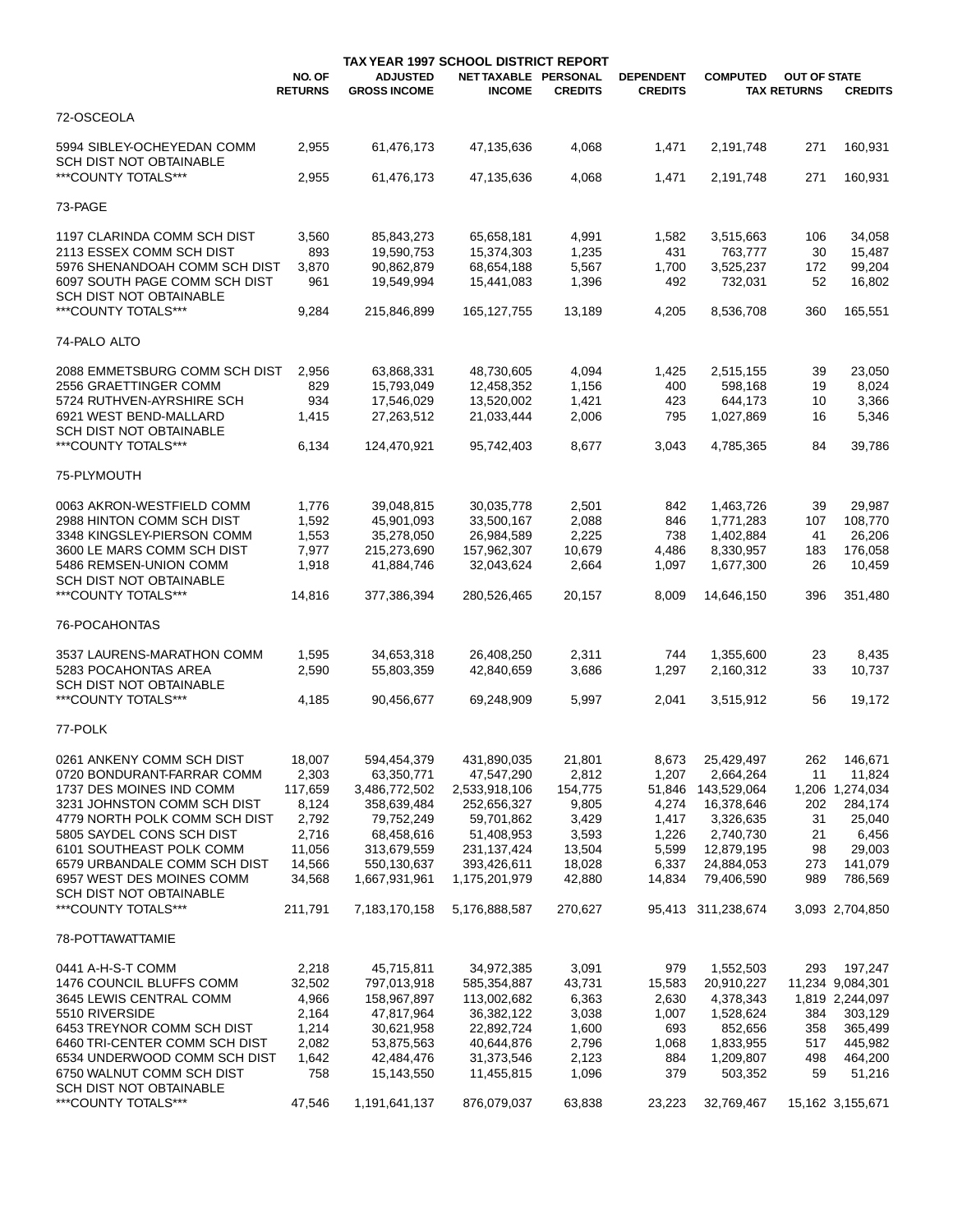|                                                        |                          | TAX YEAR 1997 SCHOOL DISTRICT REPORT   |                                       |                |                                    |                    |                                           |                 |
|--------------------------------------------------------|--------------------------|----------------------------------------|---------------------------------------|----------------|------------------------------------|--------------------|-------------------------------------------|-----------------|
|                                                        | NO. OF<br><b>RETURNS</b> | <b>ADJUSTED</b><br><b>GROSS INCOME</b> | NET TAXABLE PERSONAL<br><b>INCOME</b> | <b>CREDITS</b> | <b>DEPENDENT</b><br><b>CREDITS</b> | <b>COMPUTED</b>    | <b>OUT OF STATE</b><br><b>TAX RETURNS</b> | <b>CREDITS</b>  |
| 79-POWESHIEK                                           |                          |                                        |                                       |                |                                    |                    |                                           |                 |
| 0846 BROOKLYN-GUERNSEY-MALCOM                          | 2.170                    | 47,193,930                             | 36,442,189                            | 2,961          | 1,002                              | 1,855,746          | 9                                         | 1,850           |
| 2709 GRINNELL-NEWBURG COMM                             | 6,434                    | 166,681,575                            | 122,897,660                           | 8,824          | 2,829                              | 6.644.140          | 94                                        | 69,976          |
| 4437 MONTEZUMA COMM SCH DIST                           | 1,978                    | 45,674,988                             | 34,537,616                            | 2,732          | 830                                | 1,831,375          | 19                                        | 3,982           |
| <b>SCH DIST NOT OBTAINABLE</b>                         |                          |                                        |                                       |                |                                    |                    |                                           |                 |
| ***COUNTY TOTALS***                                    | 10,582                   | 259,550,493                            | 193,877,465                           | 14,517         | 4,661                              | 10,331,261         | 122                                       | 75,808          |
| 80-RINGGOLD                                            |                          |                                        |                                       |                |                                    |                    |                                           |                 |
| 1782 DIAGONAL COMM SCH DIST                            | 347                      | 5,492,738                              | 4,175,431                             | 537            | 185                                | 179,212            | 7                                         | 1,241           |
| 2602 GRAND VALLEY COMM                                 | 522                      | 7,508,522                              | 5,884,705                             | 820            | 269                                | 234,355            | $\overline{7}$                            | 734             |
| 4527 MOUNT AYR COMM SCH DIST                           | 2,020                    | 37,057,633                             | 28,341,594                            | 3,102          | 930                                | 1,237,494          | 51                                        | 77,329          |
| SCH DIST NOT OBTAINABLE<br>***COUNTY TOTALS***         |                          |                                        |                                       |                |                                    |                    |                                           |                 |
|                                                        | 2,889                    | 50,058,893                             | 38,401,730                            | 4,459          | 1,384                              | 1,651,061          | 65                                        | 79,304          |
| 81-SAC                                                 |                          |                                        |                                       |                |                                    |                    |                                           |                 |
| 4860 ODEBOLT-ARTHUR COMM                               | 1,351                    | 26,427,818                             | 20,518,666                            | 2,011          | 689                                | 1,007,044          | 18                                        | 4,764           |
| 5742 SAC COMM SCH DIST                                 | 1,854                    | 39,869,290                             | 30,185,749                            | 2,722          | 807                                | 1,522,860          | 24                                        | 15,791          |
| 5823 SCHALLER-CRESTLAND                                | 1,514                    | 31,120,117                             | 24,294,681                            | 2,163          | 864                                | 1,218,268          | 16                                        | 5,807           |
| 6741 WALL LAKE VIEW AUBURN                             | 2,201                    | 48,096,202                             | 36,749,955                            | 3,193          | 1,009                              | 1,916,114          | 26                                        | 11,253          |
| <b>SCH DIST NOT OBTAINABLE</b><br>***COUNTY TOTALS***  | 6.920                    | 145,513,427                            | 111,749,051                           | 10,089         | 3,369                              | 5,664,286          | 84                                        | 37,615          |
|                                                        |                          |                                        |                                       |                |                                    |                    |                                           |                 |
| 82-SCOTT                                               |                          |                                        |                                       |                |                                    |                    |                                           |                 |
| 0621 BETTENDORF COMM SCH DIST                          | 16,269                   | 649,863,670                            | 465,944,097                           | 21,417         | 7,840                              | 29,555,211         | 437                                       | 502,329         |
| 1611 DAVENPORT COMM SCH DIST                           | 57,087                   | 1,578,116,886                          | 1,170,155,137                         | 77,383         | 28,072                             | 64,600,749         | 765                                       | 677,810         |
| 4784 NORTH SCOTT COMM                                  | 7,448                    | 216,390,639                            | 164,039,437                           | 9,465          | 4,263                              | 9,343,781          | 83                                        | 32,050          |
| 5250 PLEASANT VALLEY COMM                              | 6,231                    | 358, 355, 162                          | 262,634,911                           | 7,981          | 3,346                              | 19,318,154         | 173                                       | 357,938         |
| SCH DIST NOT OBTAINABLE<br>***COUNTY TOTALS***         | 87,035                   | 2,802,726,357                          | 2,062,773,582                         | 116,246        | 43,521                             | 122,817,895        |                                           | 1,458 1,570,127 |
|                                                        |                          |                                        |                                       |                |                                    |                    |                                           |                 |
| 83-SHELBY                                              |                          |                                        |                                       |                |                                    |                    |                                           |                 |
| 2016 ELK HORN-KIMBALLTON COMM                          | 841                      | 15,881,910                             | 12,068,344                            | 1,311          | 431                                | 553,468            | 24                                        | 12.357          |
| 2826 HARLAN COMM SCH DIST                              | 5,892                    | 126,457,930                            | 96,273,417                            | 8,174          | 2,817                              | 4,735,317          | 342                                       | 194,188         |
| 3168 IKM COMM SCH DIST                                 | 1,576                    | 27,486,344                             | 21,440,467                            | 2,179          | 802                                | 981,986            | 47                                        | 14,243          |
| <b>SCH DIST NOT OBTAINABLE</b>                         |                          |                                        |                                       |                |                                    |                    |                                           |                 |
| ***COUNTY TOTALS***                                    | 8,309                    | 169,826,184                            | 129,782,228                           | 11,664         | 4,050                              | 6,270,771          | 413                                       | 220,788         |
| 84-SIOUX                                               |                          |                                        |                                       |                |                                    |                    |                                           |                 |
| 0747 BOYDEN-HULL COMM                                  | 2,481                    | 54,477,406                             | 41,119,607                            | 3,252          | 1,491                              | 2,144,326          | 30                                        | 7,306           |
| 4149 MOC-FLOYD VALLEY                                  | 5,858                    | 145,903,973                            | 107,340,718                           | 7,932          | 3,366                              | 5,852,417          | 77                                        | 47,822          |
| 5607 ROCK VALLEY COMM                                  | 2,549                    | 58,998,451                             | 44,134,085                            | 3,416          | 1,450                              | 2,308,548          | 33                                        | 24,010          |
| 6030 SIOUX CENTER COMM                                 | 4,093                    | 123,899,285                            | 90,453,609                            | 5,312          | 2,411                              | 5,602,999          | 65                                        | 31,559          |
| 6990 WEST SIOUX COMM SCH DIST                          | 2,523                    | 53,972,976                             | 41,693,757                            | 3,496          | 1,344                              | 2,101,983          | 42                                        | 13,883          |
| <b>SCH DIST NOT OBTAINABLE</b>                         |                          |                                        |                                       |                |                                    |                    |                                           |                 |
| ***COUNTY TOTALS***                                    | 17,504                   | 437,252,091                            | 324,741,776                           | 23,408         | 10,062                             | 18,010,273         | 247                                       | 124,580         |
| 85-STORY                                               |                          |                                        |                                       |                |                                    |                    |                                           |                 |
| 0225 AMES COMM SCH DIST                                | 22,308                   | 703,971,245                            | 510,901,332                           | 28,466         | 8,042                              | 30,235,237         | 480                                       | 285,648         |
| 0472 BALLARD COMM SCH DIST                             | 3,753                    | 100,705,081                            | 75,328,196                            | 4,756          | 1,865                              | 4,154,992          | 33                                        | 9,832           |
| 1350 COLLINS-MAXWELL COMM SCH                          | 1,574                    | 36,640,279                             | 28,094,256                            | 2,147          | 801                                | 1,452,506          | 13                                        | 4,566           |
| 1359 COLO-NESCO COMM SCH DIST                          | 1,858                    | 44,074,145                             | 32,458,167                            | 2,534          | 964                                | 1,676,319          | 14                                        | 1,917           |
| 2466 GILBERT COMM SCH DIST                             | 2,347                    | 90,458,238                             | 65,462,944                            | 2,943          | 1,156                              | 4,196,431          | 52                                        | 27,949          |
| 4617 NEVADA COMM SCH DIST                              | 4,913                    | 130,193,046                            | 97,886,378                            | 6,387          | 2,275                              | 5,319,337          | 43                                        | 21,889          |
| 5643 ROLAND-STORY COMM                                 | 3,416                    | 85,478,496                             | 64,165,407                            | 4,591          | 1,687                              | 3,431,108          | 30                                        | 9,296           |
| SCH DIST NOT OBTAINABLE<br>*** COUNTY TOTALS***        | 40,169                   | 1,191,520,530                          | 874,296,680                           | 51,824         | 16,790                             | 50,465,930         | 665                                       | 361,097         |
| 86-TAMA                                                |                          |                                        |                                       |                |                                    |                    |                                           |                 |
|                                                        |                          |                                        |                                       |                |                                    |                    |                                           |                 |
| 2502 GLADBROOK COMM SCH DIST<br>2682 GMG COMM SCH DIST | 1,098                    | 24,097,630<br>24,008,685               | 18,697,932                            | 1,593<br>1,428 | 468                                | 969,551<br>969,002 | 8<br>5                                    | 708<br>1,407    |
| 4785 NORTH TAMA CO COMM                                | 1,060<br>1,922           | 43,421,583                             | 18,715,549<br>33,516,645              | 2,765          | 545<br>849                         | 1,776,230          | 16                                        | 4,759           |
| 6098 SOUTH TAMA CO COMM                                | 4,887                    | 100,676,859                            | 77,475,937                            | 6,892          | 2,405                              | 3,813,717          | 22                                        | 4,366           |
| SCH DIST NOT OBTAINABLE                                |                          |                                        |                                       |                |                                    |                    |                                           |                 |
| ***COUNTY TOTALS***                                    | 8,967                    | 192,204,757                            | 148,406,063                           | 12,678         | 4,267                              | 7,528,500          | 51                                        | 11,240          |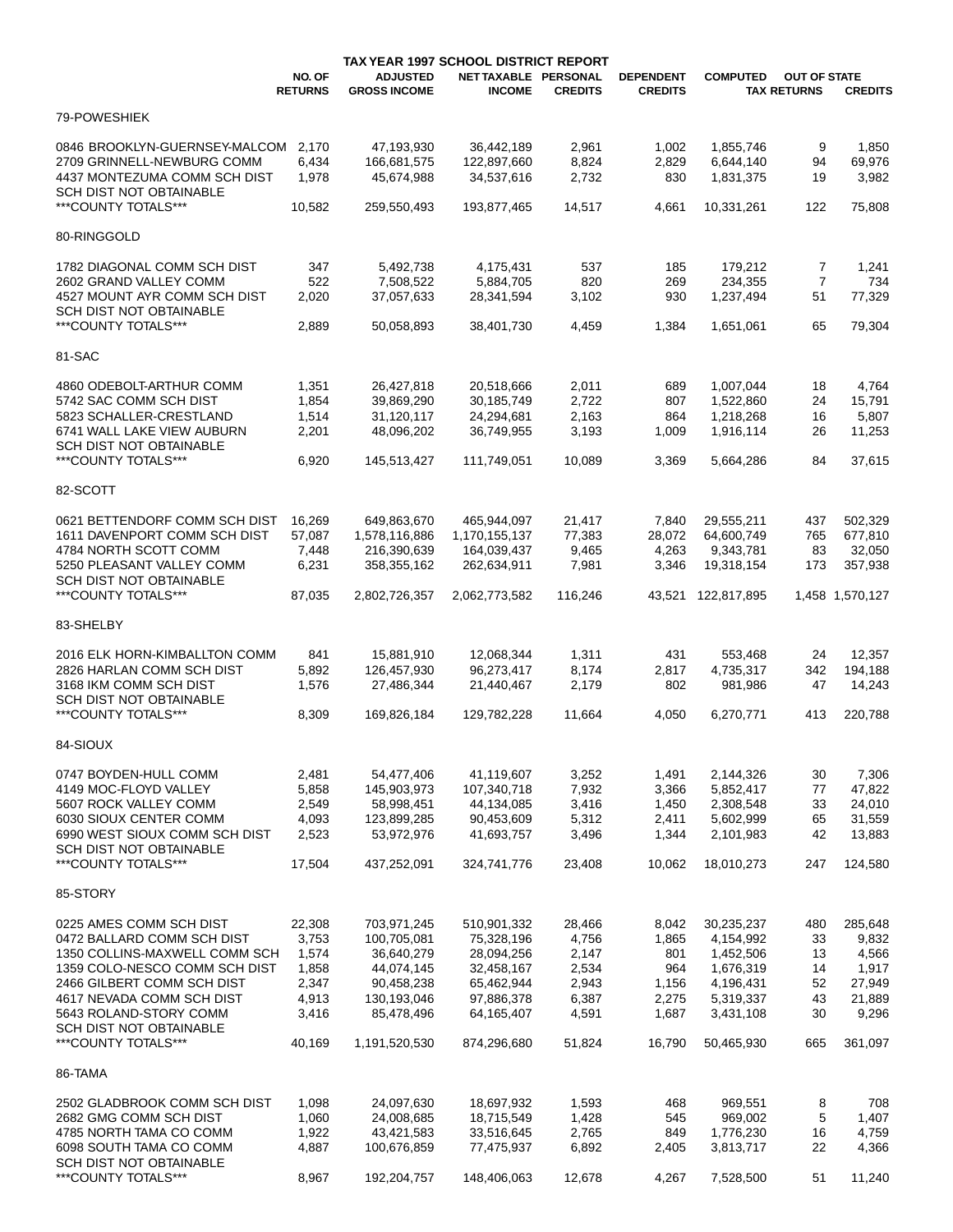|                                                                |                          |                                        | TAX YEAR 1997 SCHOOL DISTRICT REPORT  |                |                                    |                 |                                           |                |  |
|----------------------------------------------------------------|--------------------------|----------------------------------------|---------------------------------------|----------------|------------------------------------|-----------------|-------------------------------------------|----------------|--|
|                                                                | NO. OF<br><b>RETURNS</b> | <b>ADJUSTED</b><br><b>GROSS INCOME</b> | NET TAXABLE PERSONAL<br><b>INCOME</b> | <b>CREDITS</b> | <b>DEPENDENT</b><br><b>CREDITS</b> | <b>COMPUTED</b> | <b>OUT OF STATE</b><br><b>TAX RETURNS</b> | <b>CREDITS</b> |  |
| 87-TAYLOR                                                      |                          |                                        |                                       |                |                                    |                 |                                           |                |  |
| 0549 BEDFORD COMM SCH DIST                                     | 1,671                    | 28,241,167                             | 21,748,480                            | 2,574          | 870                                | 885,193         | 152                                       | 72,368         |  |
| 1224 CLEARFIELD COMM SCH DIST                                  | 359                      | 7,938,184                              | 6.052.223                             | 565            | 179                                | 347,746         | 11                                        | 2,250          |  |
| 3609 LENOX COMM SCH DIST                                       | 1,142                    | 24,095,499                             | 19,141,729                            | 1,694          | 613                                | 1,021,731       | 17                                        | 19,348         |  |
| 4698 NEW MARKET COMM SCH DIST                                  | 511                      | 9,414,426                              | 7,431,800                             | 748            | 222                                | 345,591         | 8                                         | 3,476          |  |
| SCH DIST NOT OBTAINABLE                                        |                          |                                        |                                       |                |                                    |                 |                                           |                |  |
| ***COUNTY TOTALS***                                            | 3,683                    | 69,689,276                             | 54,374,232                            | 5,581          | 1,884                              | 2,600,261       | 188                                       | 97,442         |  |
| 88-UNION                                                       |                          |                                        |                                       |                |                                    |                 |                                           |                |  |
| 1503 CRESTON COMM SCH DIST                                     | 5,587                    | 119,449,889                            | 91,337,462                            | 7,824          | 2,557                              | 4,826,157       | 68                                        | 34,353         |  |
| 1970 EAST UNION COMM SCH DIST                                  | 1,629                    | 28,367,505                             | 22,313,498                            | 2,328          | 782                                | 994,678         | 20                                        | 6,444          |  |
| SCH DIST NOT OBTAINABLE                                        |                          |                                        |                                       |                |                                    |                 |                                           |                |  |
| ***COUNTY TOTALS***                                            | 7,216                    | 147,817,394                            | 113,650,960                           | 10,152         | 3,339                              | 5,820,835       | 88                                        | 40,797         |  |
| 89-VAN BUREN                                                   |                          |                                        |                                       |                |                                    |                 |                                           |                |  |
|                                                                |                          |                                        |                                       |                |                                    |                 |                                           |                |  |
| 2327 FOX VALLEY COMM SCH DIST                                  | 551                      | 9,546,143                              | 7.422.477                             | 852            | 338                                | 332,199         | 11                                        | 2,031          |  |
| 2834 HARMONY COMM SCH DIST                                     | 1,506                    | 28,189,446                             | 22,181,624                            | 2,121          | 834                                | 1,039,616       | 16                                        | 6,000          |  |
| 6592 VAN BUREN COMM SCH DIST<br><b>SCH DIST NOT OBTAINABLE</b> | 2,252                    | 44,017,035                             | 34,065,364                            | 3,216          | 1,002                              | 1,631,400       | 21                                        | 35,410         |  |
| ***COUNTY TOTALS***                                            | 4,309                    | 81,752,624                             | 63,669,465                            | 6,189          | 2,174                              | 3,003,215       | 48                                        | 43,441         |  |
|                                                                |                          |                                        |                                       |                |                                    |                 |                                           |                |  |
| 90-WAPELLO                                                     |                          |                                        |                                       |                |                                    |                 |                                           |                |  |
| 0657 EDDYVILLE-BLAKESBURG                                      | 1,988                    | 41,860,338                             | 32,484,859                            | 2,782          | 1,086                              | 1,628,400       | 9                                         | 2,422          |  |
| 0977 CARDINAL COMM SCH DIST                                    | 2,039                    | 39,982,898                             | 31, 167, 446                          | 2,871          | 1,003                              | 1,515,972       | 19                                        | 6,854          |  |
| 5049 OTTUMWA COMM SCH DIST                                     | 15,697                   | 371,662,175                            | 278,083,518                           | 22,151         | 7,416                              | 14,820,077      | 176                                       | 80,357         |  |
| SCH DIST NOT OBTAINABLE                                        |                          |                                        |                                       |                |                                    |                 |                                           |                |  |
| ***COUNTY TOTALS***                                            | 19,724                   | 453,505,411                            | 341,735,823                           | 27,804         | 9,505                              | 17,964,449      | 204                                       | 89,633         |  |
| 91-WARREN                                                      |                          |                                        |                                       |                |                                    |                 |                                           |                |  |
| 0981 CARLISLE COMM SCH DIST                                    | 3,702                    | 96,939,445                             | 72,880,411                            | 4,671          | 1,809                              | 3,959,038       | 31                                        | 17,905         |  |
| 3114 INDIANOLA COMM SCH DIST                                   | 9,826                    | 267,784,310                            | 198,793,129                           | 12,751         | 4,592                              | 11,076,424      | 107                                       | 69,716         |  |
| 4122 MARTENSDALE-ST MARYS                                      | 1,260                    | 33,317,188                             | 25,269,781                            | 1,627          | 676                                | 1,424,601       | 7                                         | 1,092          |  |
| 4797 NORWALK COMM SCH DIST                                     | 5,385                    | 163,006,284                            | 118,996,716                           | 6,529          | 2,988                              | 6,698,637       | 41                                        | 13,721         |  |
| 6094 SOUTHEAST WARREN COMM                                     | 1,595                    | 32,994,212                             | 25,758,278                            | 2,151          | 914                                | 1,263,048       | 3                                         | 35             |  |
| <b>SCH DIST NOT OBTAINABLE</b>                                 |                          |                                        |                                       |                |                                    |                 |                                           |                |  |
| ***COUNTY TOTALS***                                            | 21,768                   | 594,041,439                            | 441,698,315                           | 27,729         | 10.979                             | 24,421,748      | 189                                       | 102,469        |  |
| 92-WASHINGTON                                                  |                          |                                        |                                       |                |                                    |                 |                                           |                |  |
|                                                                |                          |                                        |                                       |                |                                    |                 |                                           |                |  |
| 2977 HIGHLAND COMM SCH DIST                                    | 1,817                    | 40,196,936                             | 30,996,299                            | 2,337          | 877                                | 1,538,862       | 9                                         | 237            |  |
| 4271 MID-PRAIRIE COMM                                          | 4,459                    | 96,199,092                             | 72,350,499                            | 6,173          | 2,711                              | 3,614,014       | 51                                        | 6,906          |  |
| 6768 WASHINGTON COMM SCH DIST                                  | 6,188                    | 140,803,545                            | 105,594,291                           | 8,597          | 2,779                              | 5,545,732       | 103                                       | 27,089         |  |
| SCH DIST NOT OBTAINABLE                                        |                          |                                        |                                       |                |                                    |                 |                                           |                |  |
| ***COUNTY TOTALS***                                            | 12,464                   | 277,199,573                            | 208,941,089                           | 17,107         | 6,367                              | 10,698,608      | 163                                       | 34,232         |  |
| 93-WAYNE                                                       |                          |                                        |                                       |                |                                    |                 |                                           |                |  |
| 3705 LINEVILLE-CLIO COMM SCH                                   | 306                      | 4,665,418                              | 3,577,950                             | 493            | 143                                | 126,384         | 43                                        | 17,566         |  |
| 5895 SEYMOUR COMM SCH DIST                                     | 1,008                    | 16,069,805                             | 12,649,995                            | 1,587          | 492                                | 530,845         | 47                                        | 18,335         |  |
| 6854 WAYNE COMM SCH DIST                                       | 2,069                    | 41,353,023                             | 31,858,660                            | 3,146          | 1,042                              | 1,418,115       | 59                                        | 23,354         |  |
| SCH DIST NOT OBTAINABLE                                        |                          |                                        |                                       |                |                                    |                 |                                           |                |  |
| ***COUNTY TOTALS***                                            | 3,383                    | 62,088,246                             | 48,086,605                            | 5,226          | 1,677                              | 2,075,344       | 149                                       | 59,255         |  |
| 94-WEBSTER                                                     |                          |                                        |                                       |                |                                    |                 |                                           |                |  |
| 2313 FORT DODGE COMM SCH DIST                                  | 17,155                   | 425,635,954                            | 319,644,247                           | 23,573         | 8,104                              | 17,394,984      | 135                                       | 35,803         |  |
| 5325 PRAIRIE VALLEY                                            | 2,324                    | 52,707,496                             | 40,266,841                            | 3,379          | 1,142                              | 2,116,919       | 15                                        | 15,660         |  |
| 6096 SOUTHEAST WEBSTER COMM                                    | 1,542                    | 30,804,392                             | 23,776,631                            | 2,259          | 754                                | 1,167,481       | 3                                         | 4,807          |  |
| SCH DIST NOT OBTAINABLE                                        |                          |                                        |                                       |                |                                    |                 |                                           |                |  |
| ***COUNTY TOTALS***                                            | 21,021                   | 509,147,842                            | 383,687,719                           | 29,211         | 10,000                             | 20,679,384      | 153                                       | 56,270         |  |
| 95-WINNEBAGO                                                   |                          |                                        |                                       |                |                                    |                 |                                           |                |  |
| 0873 NORTH IOWA COMM                                           | 2,081                    | 40,444,998                             | 30,824,340                            | 3,149          | 880                                | 1,406,528       | 135                                       | 66,517         |  |
| 2295 FOREST CITY COMM                                          | 4,362                    | 95,631,288                             | 73,382,188                            | 5,734          | 2,143                              | 3,713,279       | 47                                        | 26,356         |  |
| 3420 LAKE MILLS COMM SCH DIST                                  | 2,466                    | 53,382,597                             | 41,359,744                            | 3,393          | 1,185                              | 1,987,366       | 150                                       | 94,738         |  |
| SCH DIST NOT OBTAINABLE                                        |                          |                                        |                                       |                |                                    |                 |                                           |                |  |
| ***COUNTY TOTALS***                                            | 8,909                    | 189,458,883                            | 145,566,272                           | 12,276         | 4,208                              | 7,107,173       | 332                                       | 187,611        |  |